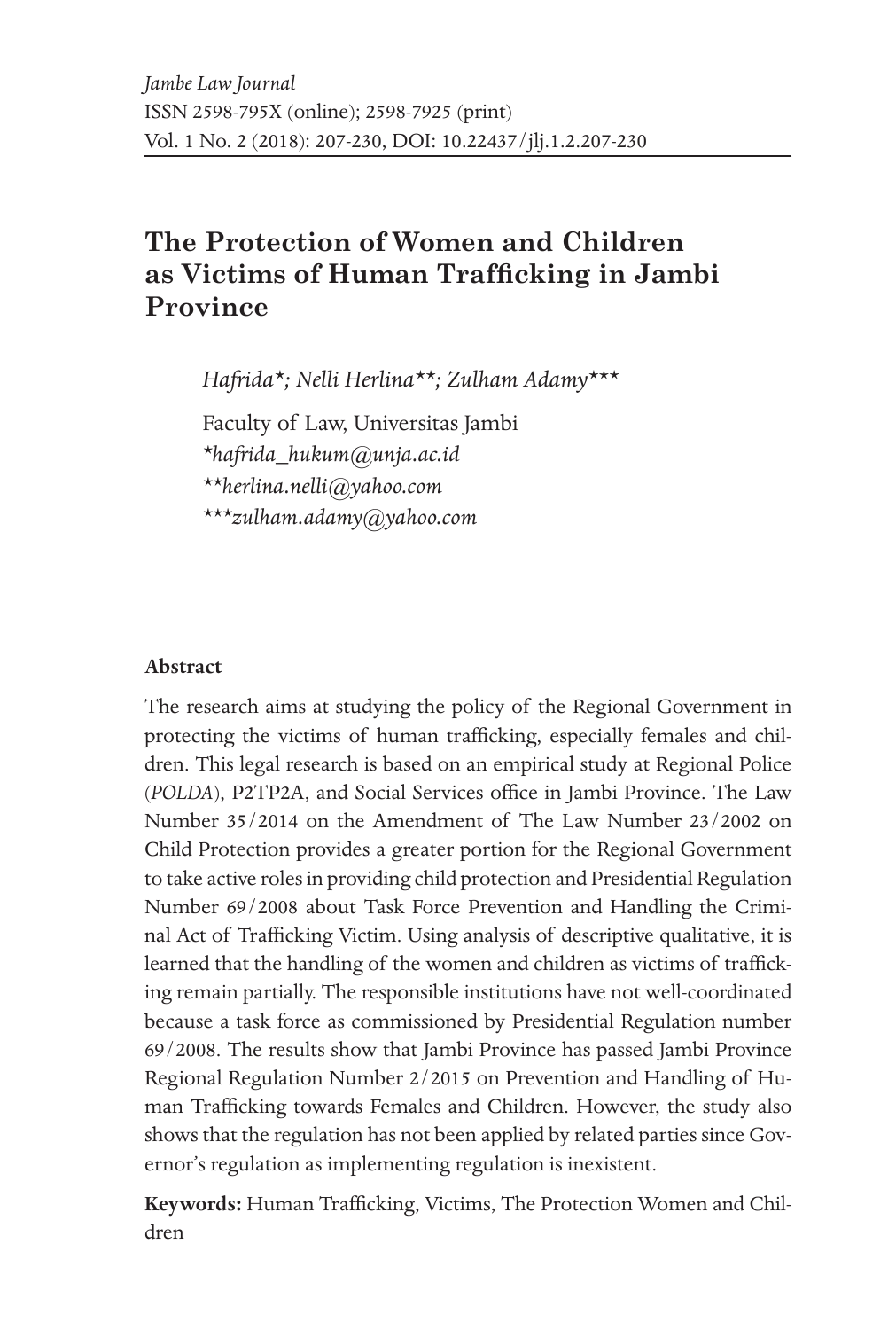## **A. Introduction**

Human trafficking is one kind of violation against human rights by treating human/victims as a mere commodity that can be purchased, sold, and resold. Human is treated as an object or a property by the traffickers in order to get money and personal gains. Human traffickers never care about the conditions of the victims. Instead, for them the most important thing is only the benefit gained from their act of human trafficking. Human traffickers follow several modes of action to trap their victims, especially females and children coming from underprivileged and low educated society.

Human trafficking, according to Article 3 of UN Protocol, is defined as:

Human Trafficking/Trafficking in persons shall mean the recruitment, transportation, transfer, harbouring or receipt of persons, by means of the threat or use of force or other forms of coercion, of abduction, of fraud, of the abuse of power or of a position of vulnerability or of the giving or receiving of payments or benefits to achieve the consent of a person having control over another person for the purpose of exploitation $1$ 

The purpose of exploitation as mentioned above has a very wide meaning, referring to both economic and sexual exploitation. In various cases, females and children as the victims of human trafficking suffers from complex exploitations, both sexual exploitation for the purpose of economic exploitation and even slavery. For the purpose of exploitation, various modes of recruitment were used, for example by persuasion to teenagers, usually in shopping malls, by offering them luxurious things and money.

Victims are traded not only for the purpose of prostitution and other types of sexual exploitation, but also for other types of exploitations, for example, forced labour, slavery, and other acts resembling slavery. The actors of human trafficking do the recruitment, transportation, transfer, harbouring or receipt of of persons for the

<sup>1</sup> Article 3 of UN Protocol to Prevent, Suppress and Punish Trafficking in Persons, Especially Women and Children was signed in December 2000, in Palermo, Sicily, Italy.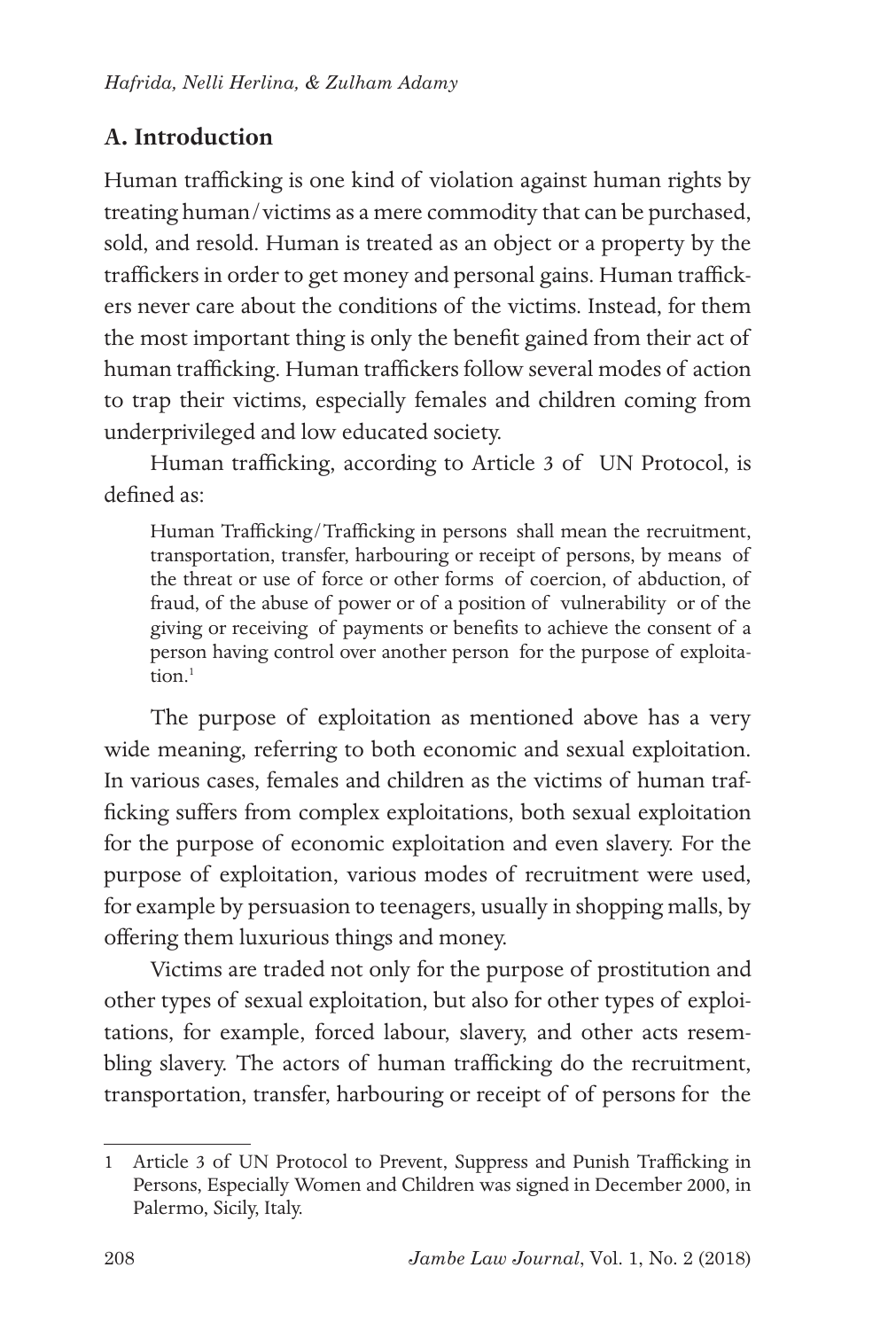purposes of framing, or exploiting them in and axt of exploitation in many forms by means the threat or use of force or other forms of coercion, of abduction, of fraud, of the abuse of power or of a position of vulnerability or of the giving or receiving of payments or benefits to achieve the consent of a person having control over another person.

In the report of US state department on the human trafficking in 2011, Indonesia was categorized in the second layer in fulfilling the standards of protection against trafficking in persons (*TPPO)*. Indonesia was considered as a main source of human trafficking of females, children, and males, both for sexual slavery and forced labour. According to the data released by Indonesian government, as cited in that report, around six millions of Indonesian citizens became migrant workers overseas, including 2.6 million workers in Malaysia, and 1.8 million in Middle East. Of the total number of migrant workers, 4.3 millions held official documents, while the 1.7 million were categorized as illegal workers. About 69 percent of Indonesian workers were females<sup>2</sup>

In Indonesian Law, human trafficking as regulated by Law Number 1 Year 2007 on the Suppression of Criminal Acts of Human Trafficking is defined as:

Article 1 (Section 1): An act of recruiting, transportation, or receipts of persons by means of threat, use of force, abduction, captivity, forgery, fraud, abuse of power, of a position of vulnerability, of debt bondage or of the giving or receiving of payments or benefits to achieve the consent of a person having control over another person, carried nationally or transnationally for the purpose of exploitation or resulting in a person being exploited.

Article 1 (Section 2); An act of human trafficking as every act or a series of acts fulfilling all elements of criminal acts as regulated in this act. (The legal substance is formal in nature because based on exhibit of the purposes of human trafficking, a judge can penalize a person

Based on the above definitions, human trafficking is understood

<sup>2</sup> Report of US State Department on Human Trafficking in 2012, cited by Elsa R.M. Toule and Sherly Adam in "Tindak Pidana Perdagangan Orang di Indonesia Sebuah Catatan Kritis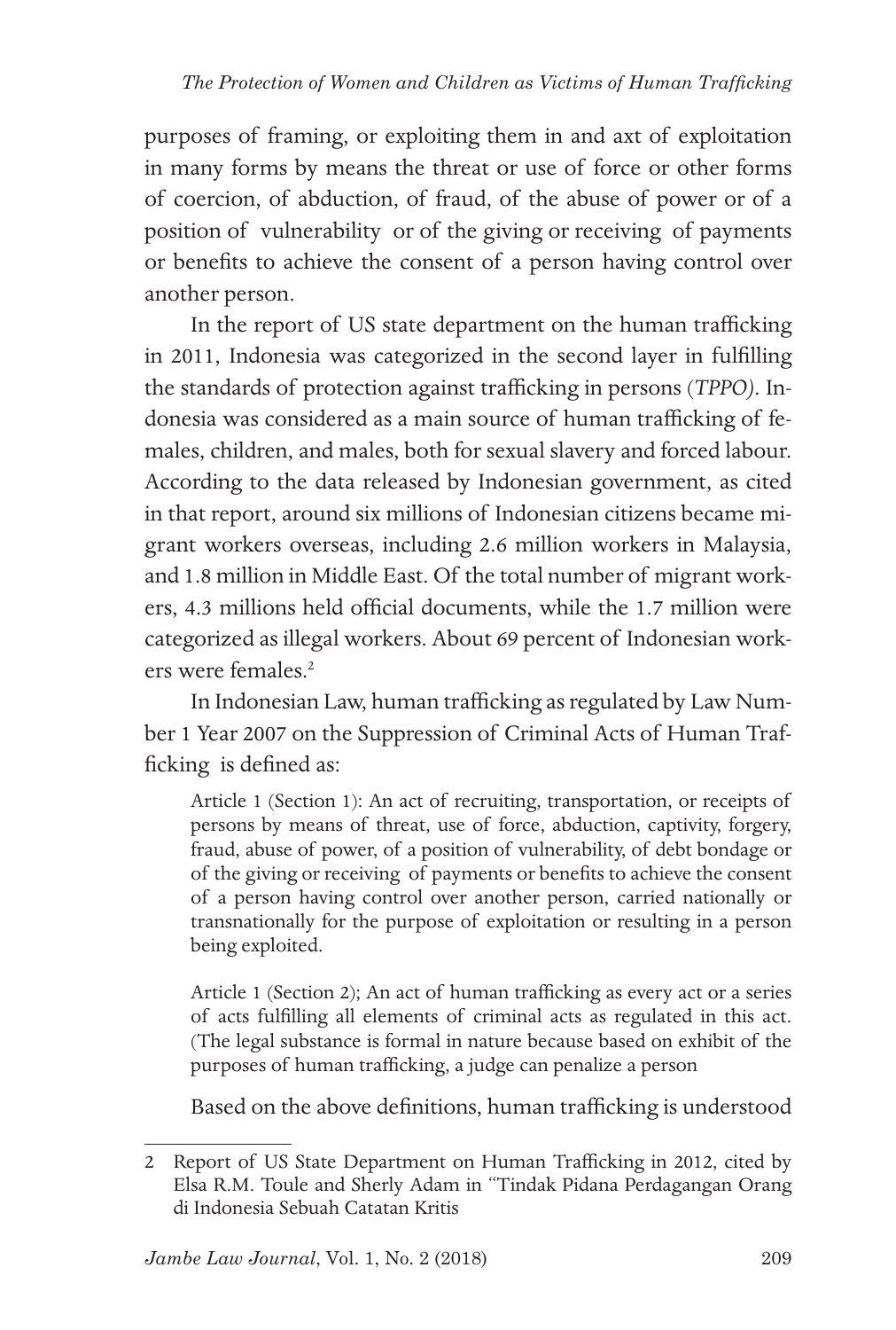as comprising 3 (three) elements serving as the foundations of an act of human trafficking. In case of adults becoming the victim, the elements of trafficking that should be considered are the process, method, and purposes. Process refers to the act of recruitment, transportation, and receipt and methods refer to threat, use of force, abduction, deception, fraud, abuse of power, of position of vulnerability, debt bondage, or the giving or receiving of payments or benefits to achieve the consent of a person having control over another person, carried nationally or transnationally. In addition, the purpose of exploitation also needs to be considered. If the process of becoming victims of human trafficking is proven to be done through recruitment, transport, transfer, harbouring, and receipt is evidential, someone is considered to be a victim of trafficking. Meanwhile, the element of method is whether the persons undergo threat or other force by means of abduction, deception, fraud, or abuse of power. If they do, them it is considered as human trafficking. Furthermore, from the aspect of purposes, are the victims exploited, for example, for prostitution, other form of sexual exploitation, labour force, slavery, and other instances of slavery (for example: forced conscription), or extractions of body organs. If all these elements are found, someone is confirmed to be a victim of human trafficking.

Human trafficker is defined as someone doing, being involved or giving a consent on the activities of recruitment, transport, trade, transfer, receipt or harbouring someone from one place to another place for the purposes of gaining benefits. Victims of human trafficking is a person recruited, transported, purchased, sold, transferred, receipt, or harboured, as defined by trafficking in persons, especially on children, with or without their consent. The core of human trafficking is the element of exploitation and benefit gaining by one of the parties. Exploitation here is defined as oppression, extortion, and use of someone physically, sexually, of their labour and skills by someone else by minimally use of force or fraud to gain a bigger benefit by one of the party.

In Indonesia, UN Protocol on Trafficking in Persons has been adopted in National Action Plan (RAN) on Supresion of Trafficking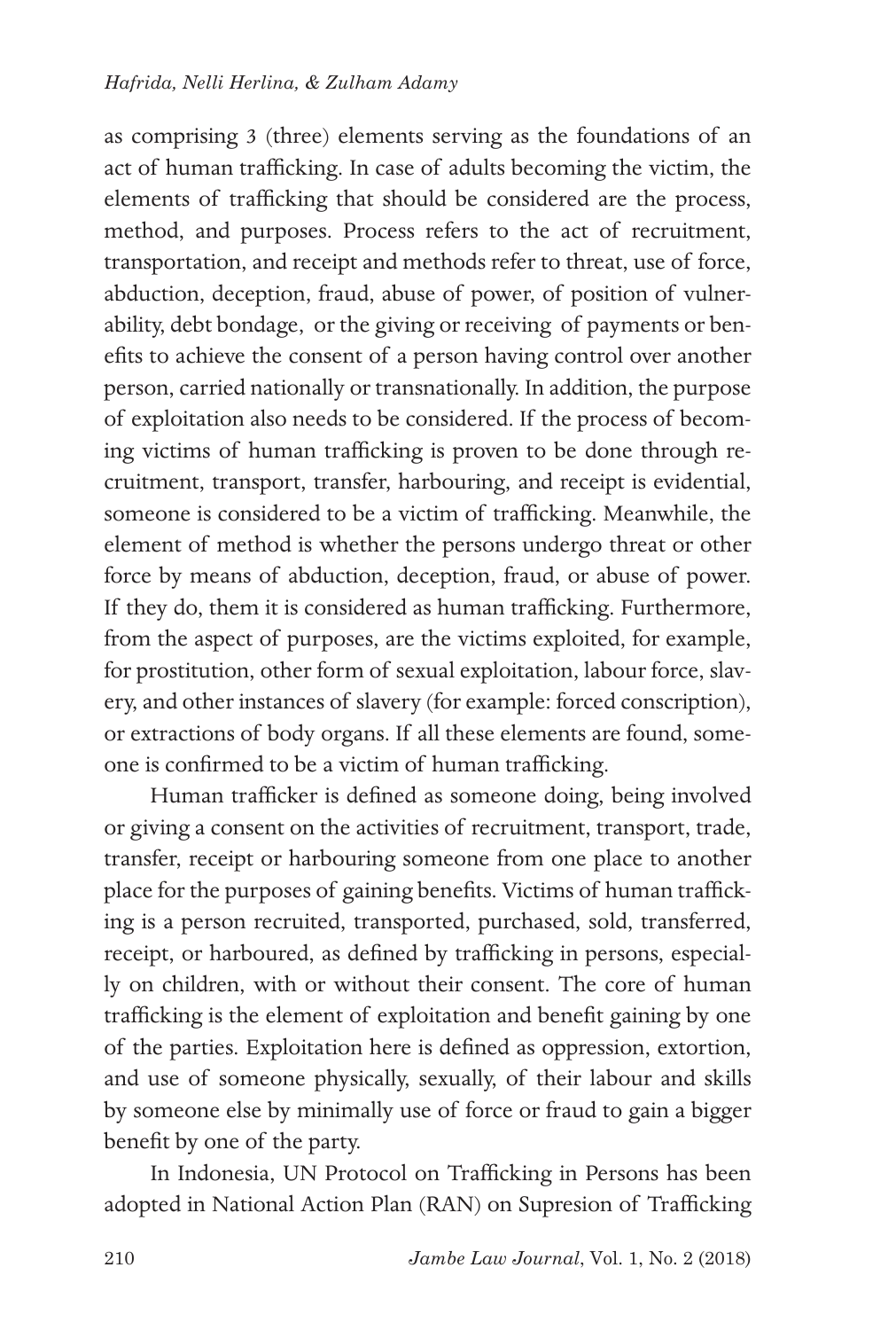on Females and Children. RAN is supported by Indonesian Presidential Decree Number 88 Year 2002, which define trafficking in persons especially female and children as any acts of the traffickers containing one of the act of recruiting regionally, and transnationally, transfer, transport, receipt, harbouring temporarily or in the destination, of female and children, by means of threat, use of verbal and physical force, abduction, deception, fraud, use of position of vulnerability (for example when one does not have any other option), isolation, drugs addiction, debt bondage, giving or receiving payment or benefit, where females and children are used for prostitution and sexual exploitation (including paedophilia), legal or illegal migrant labours, child adoption, formal work, arranged marriage, housemaid, beggar, pornography industry, drugs trade, sale of human organs, and other forms of exploitation.

Victims of human trafficking should be protected because first, society is considered as an entity of system of institutionalized trust. This trust is integrated with norms expressed in form of structured institutions such as police, attorney, and court, and so on. The crimes happening to the victims will mean the destruction of this system of trust. Therefore criminal laws and other kinds of law related to the victims will function as a medium of rebuilding trust on the system. The second is an argumentation of social contract and social solidarity because government can be considered as monopolizing all social reactions against crimes and prohibition of personal acts. Therefore, government should provide cares for the victims by improving the services for them and regulating their rights. Third, victim protection is commonly associated with one purpose of criminal law, that is conflict resolution. Conflict resolution as a result of criminal law will recover balance and create peace in society<sup>3</sup>.

Geographically, Jambi Province is located in a strategic position in the middle of Sumatera Island, bordered on the North by Riau Province, East by South China Sea, South by South Sumatera

<sup>3</sup> Muladi, "Perlindungan Korban dalam Sistem Peradilan Pidana", as published in *Kumpulan Karangan Hak Asasi Manusia, Politik dan Sistem Peradilan Pidana*, (Semarang: Badan Penerbit Universitas Diponogoro, 1997), p. 172.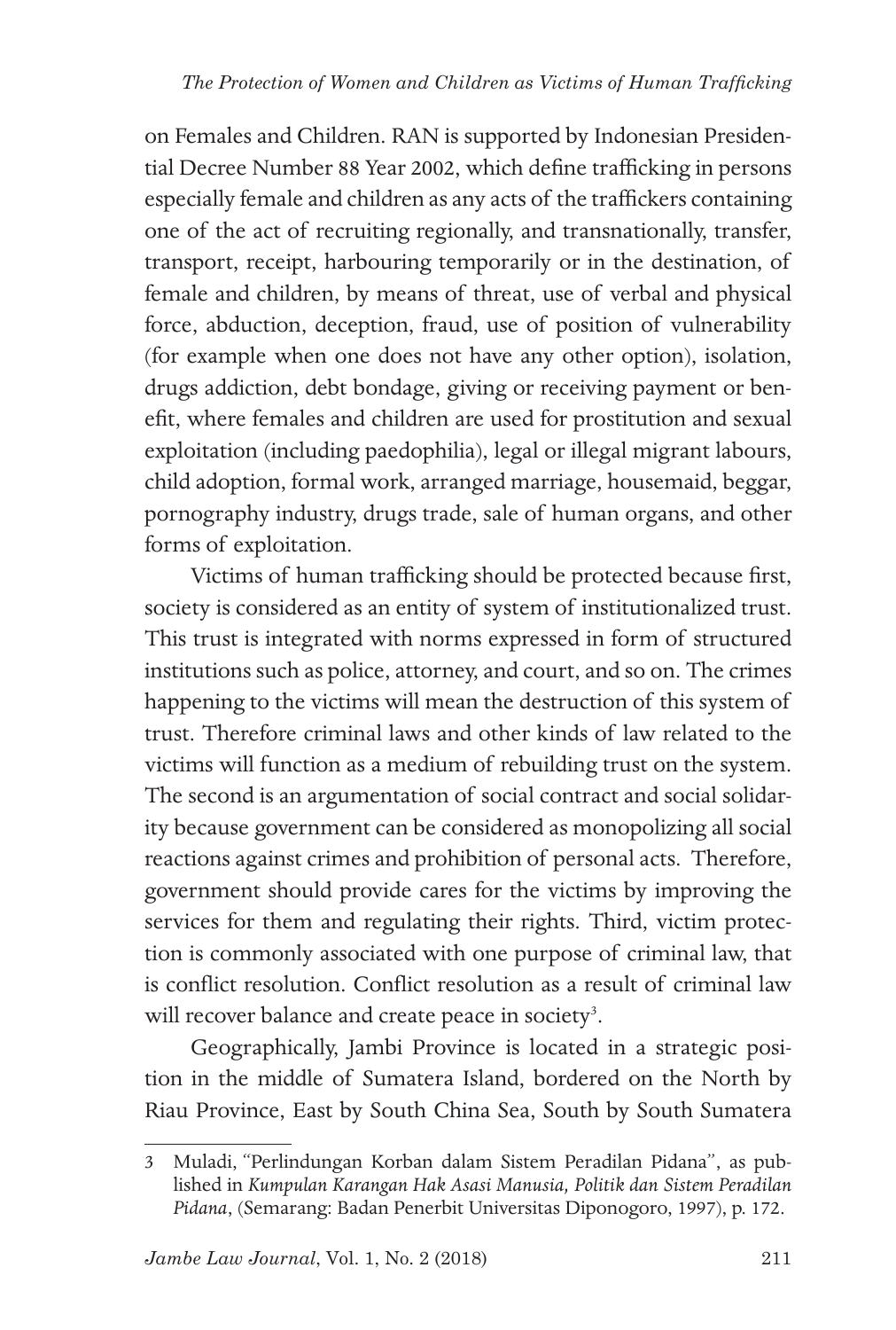Province, and West by West Sumatera Province. The position of Jambi Province is quite strategic because it is located near Economic Growth Region, i.e. IMSGT (Indonesia, Malaysia, Singapura Growth Triangle). Besides, Jambi sees a future opportunity by the establishment of Thai Pass (previously called as Kra Pass or Kra Isthmus Pass), i.e. a pass crossing Southern Thailand to shorten the transportation time in that area. This will open a new opportunity to Jambi Province because of its position directly facing and open to South China Sea. The opening of Kra Pass will change the global geo economy (especially East Asia) considering that sea transport route which currently passes Malaka Strait, will directly change to Kra Pass Besides, Sabang port in the west end of Indonesia can potentially be a large port facing directly to South China Sea.

This geographic situation on the one hand will give a positive impact on the economic growth of Jambi Province. On the other hand, however, this situation will also open an opportunity for human trafficking in Jambi Province. Therefore, in 2015, Jambi Province Government passed a Regional Regulation of Jambi Province Number 2 Year 2015 on Prevention and Handling of Victims of Females and Children Trafficking. This regional regulation is passed in order to prevent and countermeasure human trafficking, threat, use of force, extortion and/or acts of demeanor on females and children as victims of human trafficking. Therefore handling and protection for females and children from any forms of human trafficking is needed; that protection provided by Local Government is aimed at regulating and serving the interests of the society, particularly females and children as victims of human traffickers.

In the local regulation, several responsibilities and authority of local government in providing protection for females and children in human trafficking, for example by Regional Action Plan, as shown in the following articles:

First Section of Regional Action Plan

Article 16:

(1) Regional Government is authorized to prepare a Regional Action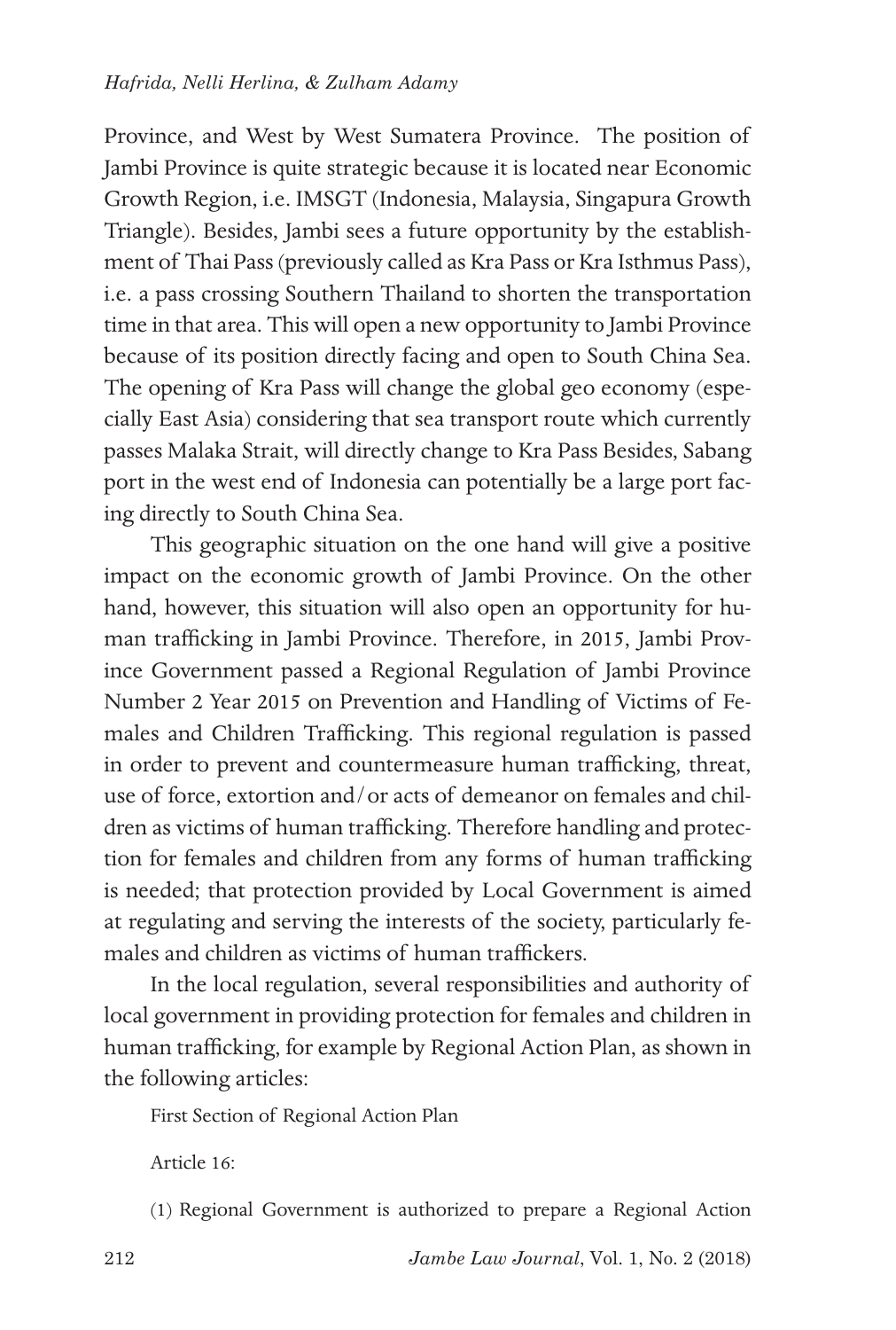Plan on prevention, handling and rehabilitation of victims of human trafficking

- (2) The Regional Action Plan as referred by Article (1) includes strategic plans comprising:
	- a. Establish strategic alliance with various institutions or related sectors, and stakeholders in building mutual commitment to use the Regional Action Plan as the foundation by policy makers in the sectors of economics, employment, education, population, tourism and other related sectors.
	- b. Strengthen the coordination with local government (city and regency) and other provinces for prevention, handling, and rehabilitation of female and children victims of human trafficking in regions.
	- c. Conduct provision and expansion of financial resources to support Local Action Plan on prevention of female and children victims of human trafficking, and
	- d. Establish strong collaborative network with society, religious leaders, independent researchers, non-governmental organization, universities, international institutions, in conducting Regional Action Plan as collaborative programs.
- (3) Further details on Regional Action Plan as referred in article (1) and (2) will be regulated by Governor Regulation.

This research is aimed at studying the regional policy of Jambi Province as a follow up in providing protection and prevention for human trafficking against females and children.

Based on the above discussion, the problems of this research are formulated as follows (1) How is the local government policy to preventing and protecting the victims of female and children trafficking as a follow up of Regional Regulation Number 2 Year 2015 on Prevention and Handling of Victims of Human Trafficking on Females and Children?; (2) What problems do Jambi Province government have in providing Jambi regional policy in preventing and protecting the victims of female and children trafficking; (3) How does Jambi Province government deal with the problems in preventing and protecting the victims of female and children trafficking. The objectives of the re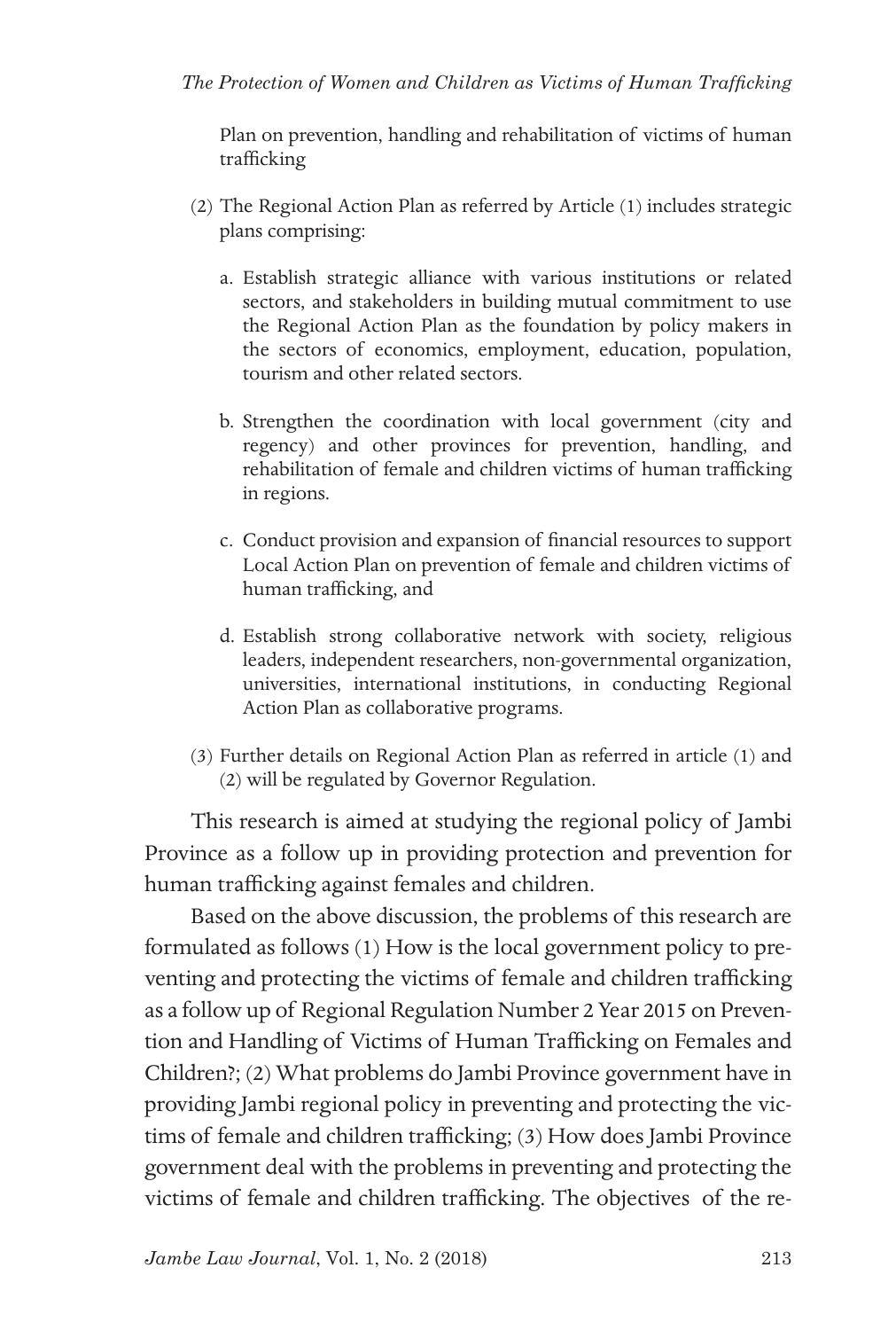search are formulating as follows (1) To comprehend the policy of Local Government as a follow up of Regional Regulation Number 2 Year 2015 on Prevention and Handling of Victims of Human Trafficking on Females and Children in preventing and protecting the victims of female and children trafficking; (2) To comprehend the problems faced by Jambi Province government in providing Jambi regional policy in preventing and protecting the victims of female and children trafficking; (3) To comprehend the efforts of Jambi Province government in solving the problems in preventing and protecting the victims of female and children trafficking.

#### **B. Review of Related Literature**

Various research and scientific papers with the object of human trafficking from different aspects/perspective have been conducted. The issue of human trafficking have become important to discuss because this problem involves many actors and it is transnational in nature. The transnational trait is understood as involving many countries so that in solving this problem, a strong collabouration is required. Based on the data issued by United Nations in 2010, trafficking in persons is ranked as the third biggest criminal corporate transnationally.

One study by Terry Irenewati et. al. lists several factors causing human trafficking, i.e. poverty, low education, cultural issues related to the role of female in a family, relative power and status, role of children, gender-biased laws, as corruption. Types of trafficking also include long work hours, absence of recess time, illegal abduction, unpaid salary, sexual abuse, lack of decent accommodation, lack of decent food, prohibition of religious practices.<sup>4</sup> Furthermore, in her thesis, Yustika Citra Mahenda mentioned the weak security implemented by countries is caused by four factors. First, the discrepancy of the responses from each country in facing the issues of human trafficking. Second, The bureaucracy and institutions in ASEAN

<sup>4</sup> Terry Irenewaty, Nur Hidayah, Taat Wulandari. Analisis Gender Atas Kerentanan Perempuan Dan Anak Terhadap Praktek Trafficking. Fis 2007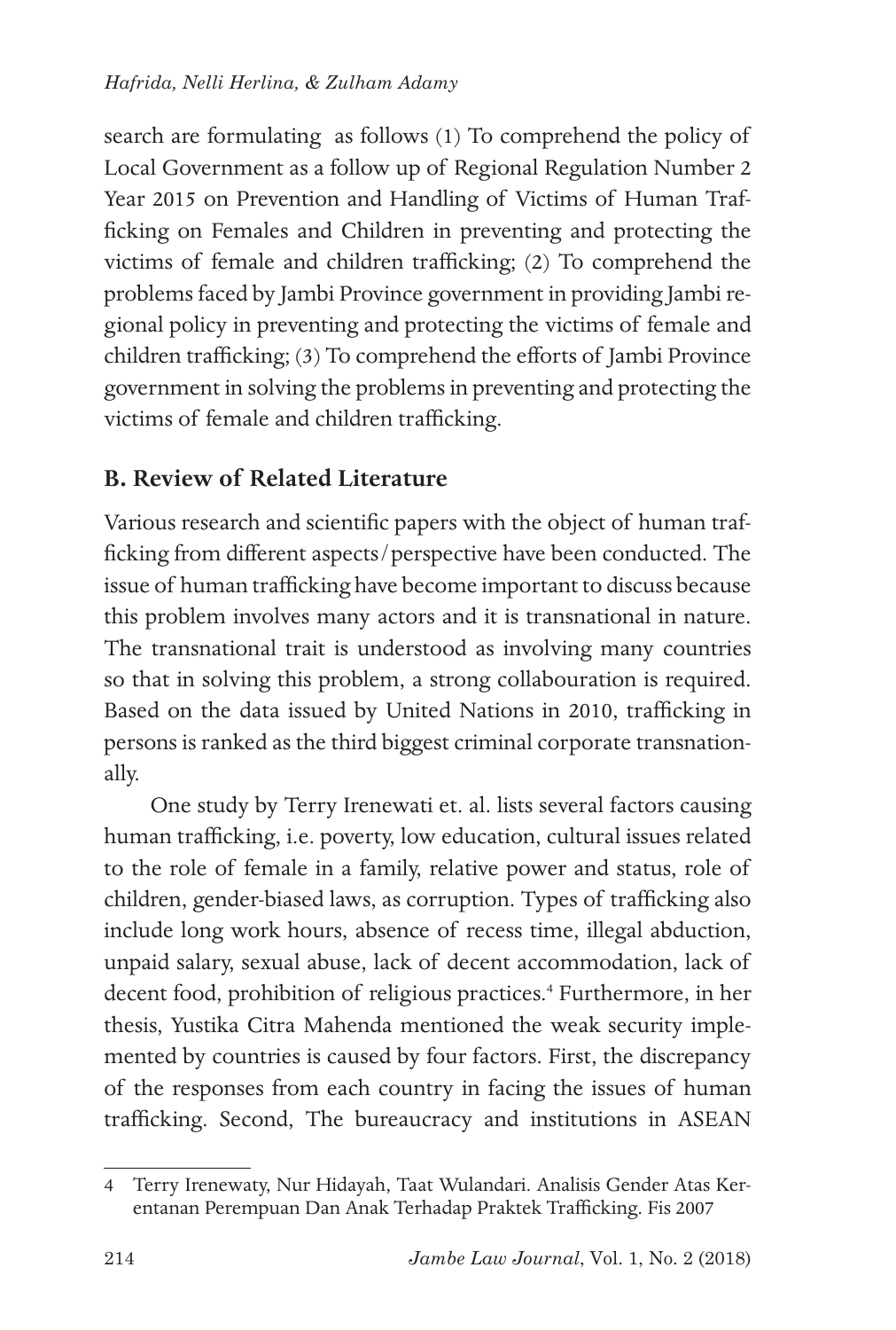levels are not ready in counter measuring the issues of human trafficking. Third, the different perspectives of each country regarding domestic issues. In fact, ASEAN countries consider this issue as not really important to discuss in their national level. According to data from IOM (International Organization of Migration) in 2010, over 200,000 people became victims of human trafficking in Southeast Asia. Besides, according to report from US Department of States in 2010, Southeast Asia region is categorized as a region which has not maximally deal with human trafficking. It is proven by the fact that until 2010, only five countries have ratified laws on human trafficking, they are The Phillipines, Brunai, Myanmar, Cambodia, and Indonesia.<sup>5</sup> Research on factors of trafficking has also been conducted, for example a study on trafficking factors conducted by Ari Satriani.<sup>6</sup> The results show that the main cause of problems of recruitment is disharmony in family and free relationship. Furthermore, the modus operandi used by trafficker to trap a victim is by persuasion, offering high salary to victims, in a very well-organized way. Besides, counsellor function has not been maximal and needs to be improved in order to prepare female teenagers in high school to be ready for globalization era.

The latest study report of International Labour Organization (ILO) titled A Global Alliance against Force Labour can depict how high the number of the victims and how big the financial gain from human trafficking. ILO gave a figure of 2.45 millions people all over the world becoming victims of human trafficking, and approximately 32 billion US dollars of profit generated from human trafficking. The report added that 2.4 million to 3.7 million was at risk of being trapped by force labour and human trafficking because they worked as migrant labours, domestic assistant, and sex workers.<sup>7</sup> This aware-

<sup>5</sup> Yustika citra Mahendra: Thesis, Hubungan Internasional UGM, 2010.

<sup>6</sup> Riszka Ari Satriani Studi Tentang Perdagangan Manusia (Human Trafficking) Pada Remaja Putri Jenjang Sekolah Menengah Di Kota Surabaya Study Of Human Trafficking In Adolescent Girl Secondary School Level At Surabaya Bimbingan dan Konseling, Fakultas Ilmu Pendidikan, Universitas negeri Surabaya, Jurnal BK Unesa. Volume 04 Nomor 1 Tahun 2013. 67-78)

<sup>7</sup> ILO 2005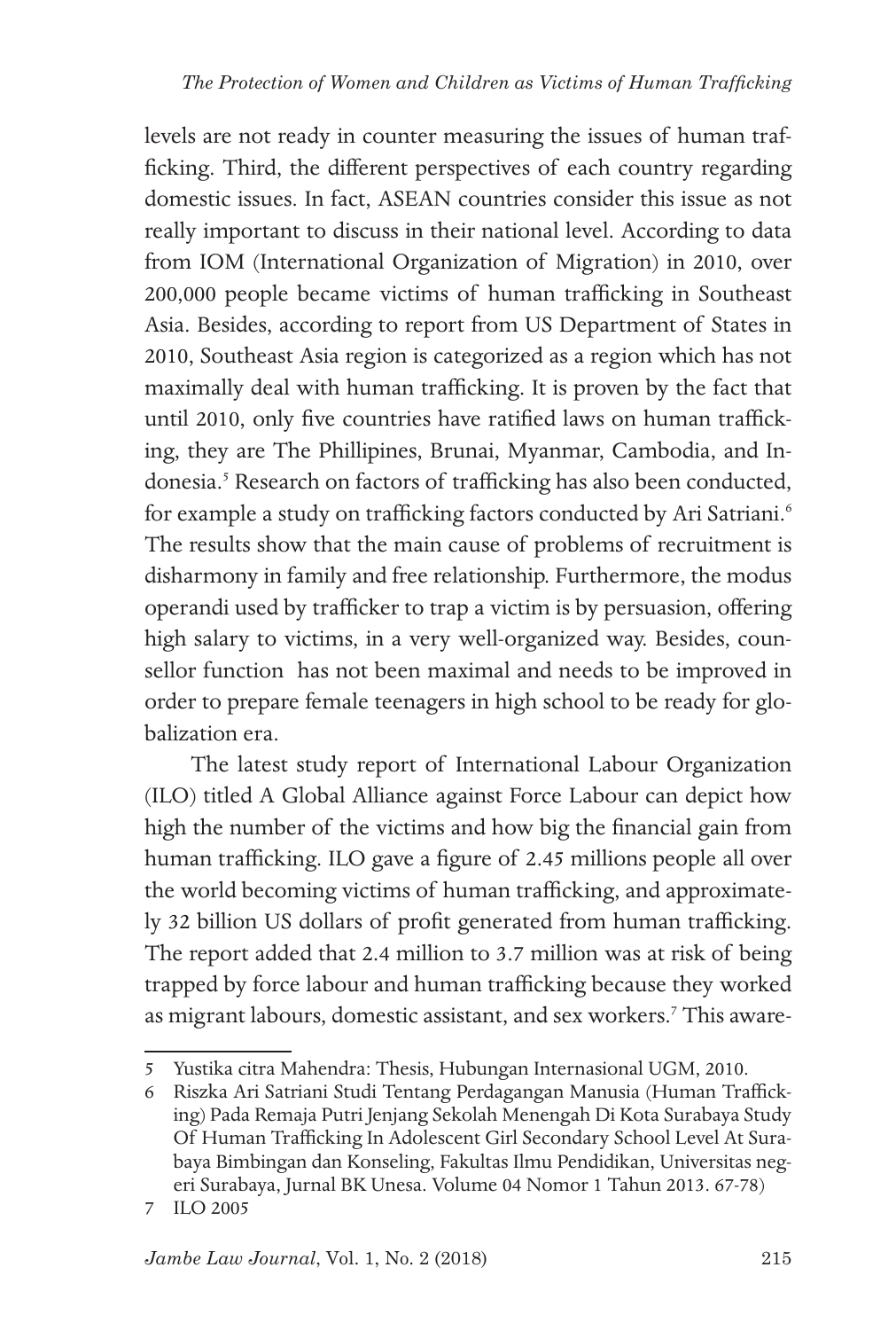ness of UN on a new form of human slavery apparently against human rights has been manifested into conventions such as Convention for the Suppression of the Traffic in Persons and of the Exploitation of the Prostitution of Other, International Convention for the Suppression of Traffic in Women and Children, Supplementary Convention on the Abolition of Slavery, the Slave Trade, and Institutions and Practices Similar to Slavery, International Convention for the Suppression of Traffic in Women of Full Age, and Convention on the Elimination of all Forms of Discrimination Against Women. All of these UN conventions imply that trafficking of females and children is considered as a transnational crime. As stated in a number of studies<sup>8</sup>, female trafficking occurs transnationally, is well-organized, and involve various parties (personals, criminal organizations, even security forces and government apparatus) from sending and receiving countries

One of the theories about the causes of trafficking is the theory of intersectionality, developed by black feminists, assume that the previous feminism theories were heavily-oriented toward white females.9 In a chapter on Modern Feminism Theory, intersectionality is summarized as: all females are potentially opresed due to their gender, however the characteristics of the oppressions will be different depending on different intersections of imbalance as a vector of oppression and privilege. Ritzer further states (2005:447) that vector of oppression and privilege includes, among other, race, social class, gender, age, global location, and sexual preference. Meanwhile Tong(1983), in a chapter on Multicultural and Global Feminism, states that Ritzer's 'intersection' as a 'multi layered danger' and 'interlocking systems of oppression' from racism, secularism, sexism, and classism, inseparable of one another. Cossins<sup>10</sup> on the other hand prefers naming it as 'convergent analysis' of sex and race. Furthermore, to sum up, intersectionality according to Association for

<sup>8</sup> *Jurnal Kriminologi Indonesia* Vol. 4 No. I September 2005 : 7 - 13

<sup>9</sup> Cossins, 2003: 144-156; Ritzer dan Goodman, 2005: 443-448 dan Tong, 1998: 315- 330)

<sup>10</sup> *Jurnal Kriminologi Indonesia* Vol. 4 No. I September 2005 : 7 - 13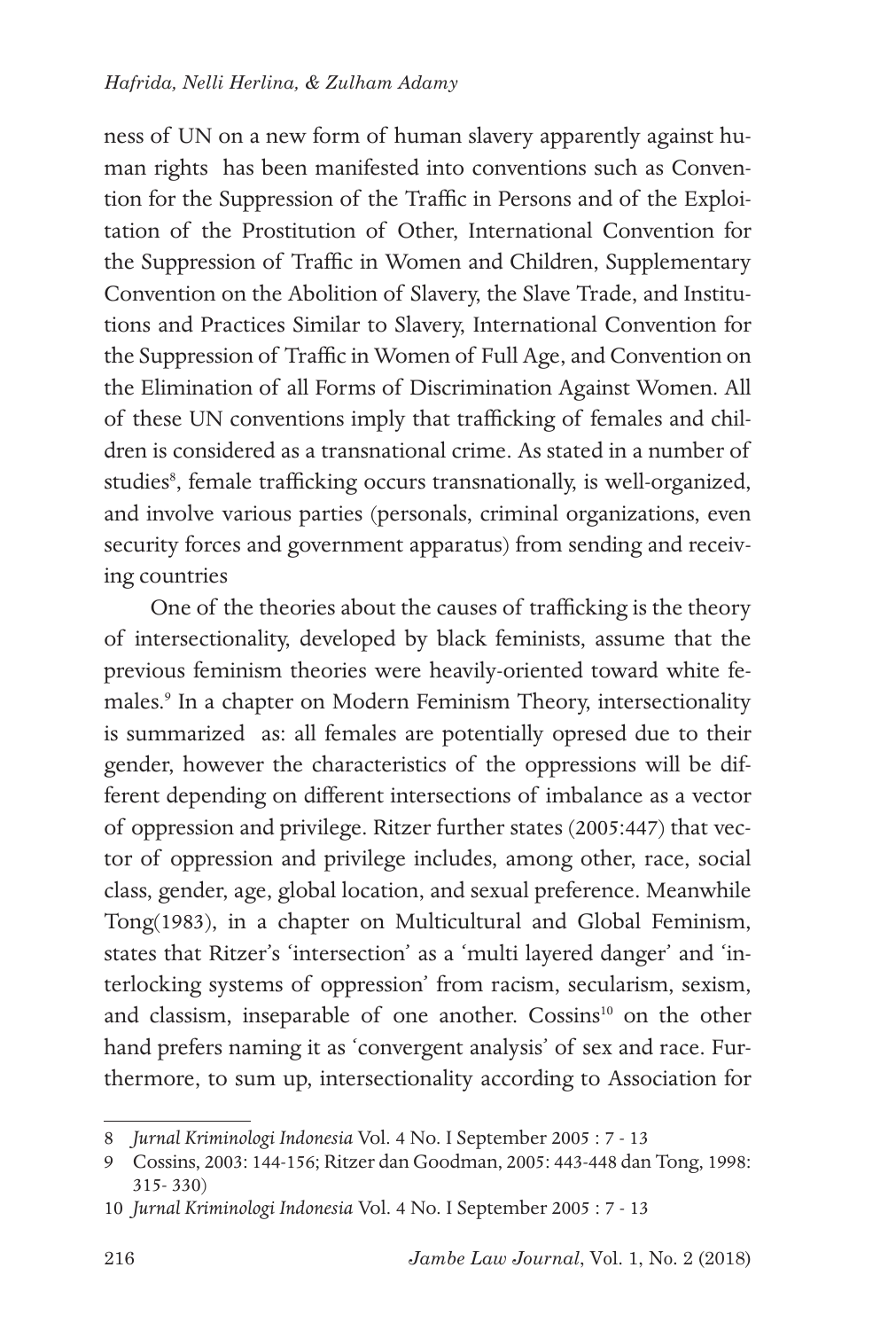Women's Rights in Development (AWID) in its publication (2004:2) is every person possessing multiple and multi-layered self-identities as a result of social relations history, and the operation of structure of power. Darling (2002:3) states in detail the self-identities and intersection factors as: race, skin colour, caste, age, language, ancestry, good/bad, sexual orientation, religion, socio economy class, abled/ disabled, culture. In addition, Darling classifies the trafficked humans as a group of people specially at risk of suffering from multiple discrimination. Furthermore, Darling believes that females as victims of human trafficking have been denied from a place where they could hope for support and empowerment. For the purpose of this papers, Indonesian females and children as victims of human trafficking can be categorized as suffering from gender and economy discrimination.

The approach used in this research is normative juridical (Legal Research) or normative research.<sup>11</sup> This research needs conceptual approach, normative approach, and case approach. These three approaches are selected on the basis of empirical study on the policy on protection of females and children as victims of human trafficking.

The source of data in this research is secondary data gathered from library research aimed at finding concepts, theories, information, and conceptual thoughts from previous studies, from legal documents and other scientific paper. The collect data method: This juridical normative research uses secondary data gathered from li-

<sup>11</sup> With regards to this legal research, according to Ronny Hanitijo Soemitro: In fact, whenever a person mentions legal research, what he/she usually means is normative legal research, that is legal research implementing methods, approaches, theories/concepts, and methods of analysis comprising as normative law discipline) (Ronny Hanitijo Soemitro, "Peran Metodologi Dalam Pengembangan Ilmu Hukum", *Masalah-Masalah Hukum*, Majalah FH Undip No. 5-1992, ISSN No. 0126-1389, hlm. 35). It is further stated that in normative legal research, there are 5 types of normative research, i.e.: (1) positive law inventory; (2) research aimed at discovering legal principles and research on legal principles; (3) clinical legal research or research aimed at discovering in-concreto law; (4) research on systematic intern of positive laws; (5) research on vertical and horizontal synchronization phases of positive laws.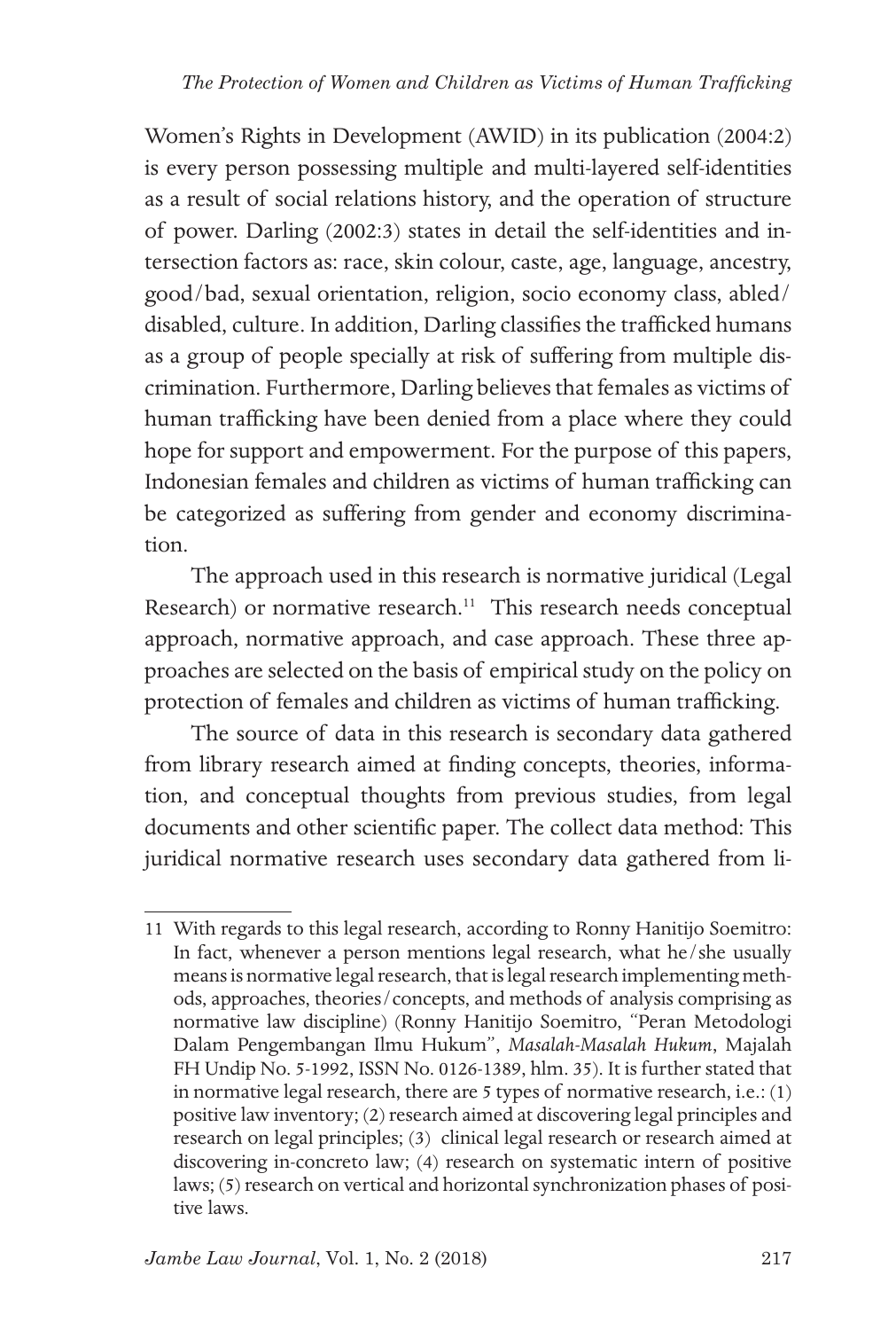brary research as a method of collecting data based on the literatures previously prepared and are relevant to the research problems. The analyzing data is carried out by selecting legal articles and legal articles and legal principles regulating.

### **C. Discussions**

The concept of SIJORI triangle between Singapore, Johor, and Indonesia puts Jambi Province in a strategic position as a traffic lane between three countries. From economic aspect, this condition give a beneficial impact. However, on the other hand, Jambi Province is open to possibilities for criminal acts including human trafficking. Indonesian Child Protection Commission (KPAI)'s commissioner on Trafficking and Exploitation affair, Ai Maryati Solihah<sup>12</sup> expressed her concern on trafficking cases in Indonesia, where every year, there are 600 to 800 millions victims of human trafficking.

Human trafficking is one of the crimes undergoing the fastest growth in the world. Today human trafficking is also included as the biggest crimes in the world that calls for countermeasures because of the resulting impacts not only in economic aspects, but also, politics, cultural, and humanities $13$ .

Observing this condition, in 2015 Jambi Province government passed a regional regulation on protection of the victims through Regional Regulation Number 2 Year 2015 on Prevention and Handling Victims of Females and Children Trafficking. In the Consideration section of the Regional Regulation, it is stated that: in order to prevent and countermeasure human trafficking, threat, and use of force, extortion, and/or acts of demeaning dignity and humanity against females and children as victims of human trafficking, it is deemed necessary to provide services and protections for females and children from human trafficking; that protection provided by the Regional Government is aimed at regulating and serving the interests

<sup>12</sup> KPAI Website, accessed on 17 Oktober 2017.

<sup>13</sup> Mahrus Ali dan Bayu Aji Pramono, 2011, *Perdagangan Orang: Dimensi, Instrumen Internasional Dan Pengaturannya Di Indonesia*, Citra Aditya Bakti, Bandung, p. 1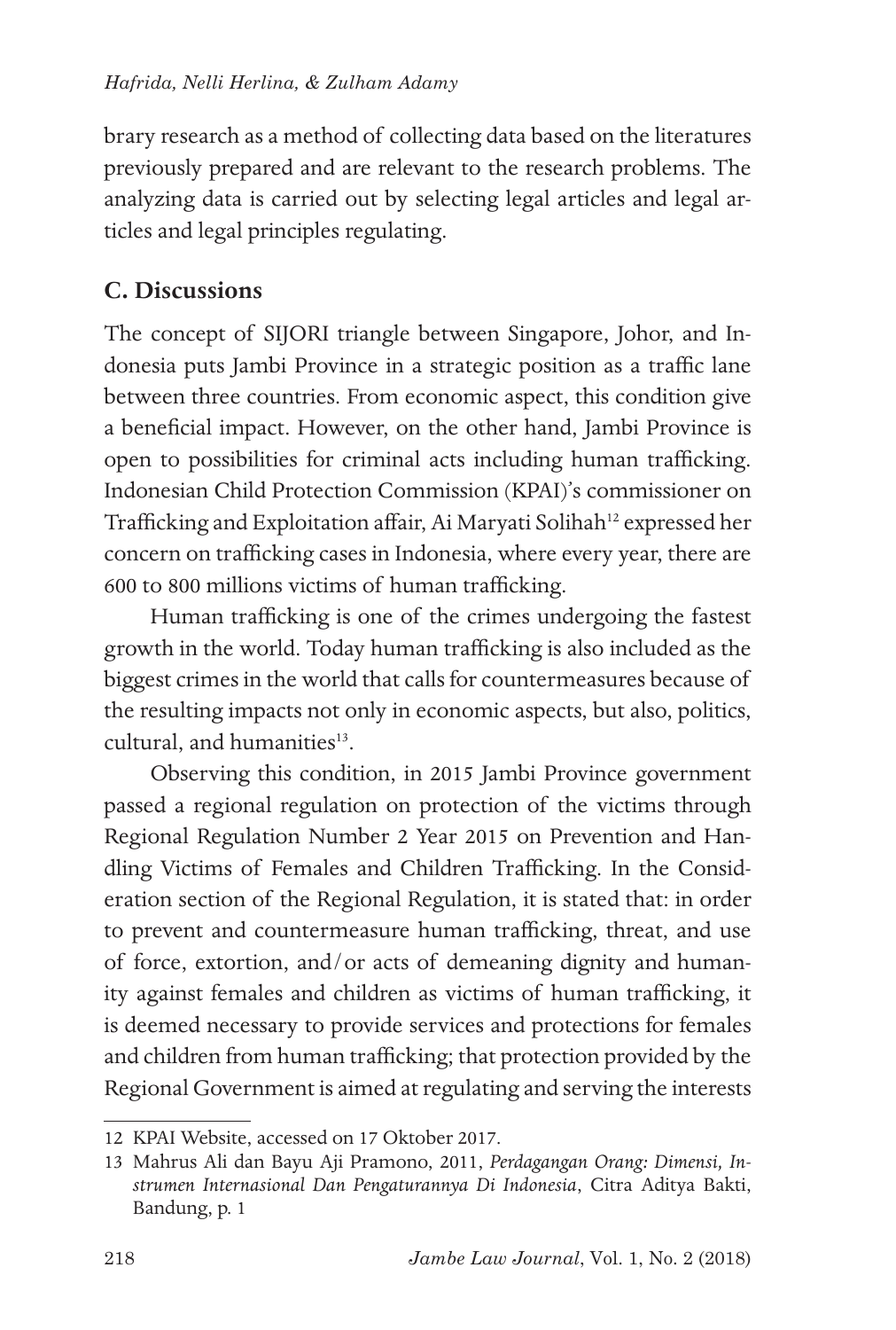of society, especially females and children as victims of human trafficking; that based on the consideration as referred by letter a) strategic position as a traffic lane between the borders of three countries, letter b) and c), it is deemed necessary to pass a Regional Regulation on Prevention and Countermeasures of Victims of Human Trafficking of Females and Children.

Article 1 section 10 of the Regional Regulation states that Human Trafficking is defined as: Human Trafficking is an act of recruitment, transport, harbouring, transfer, or receipt of persons by means of threat, use of force, abduction, fraud, deception, abuse of power or vulnerability of position, debt bondage, or giving and receiving of payments or benefit, to achieve the consent of a person having control over another person, carried out nationally or transnationally, for the purpose of exploitation or causing someone to be exploited. Still in Article 1 Section 16, it is stated that "preventive action" is a direct attempt conducted by Regional Government to prevent human trafficking through supervision, permission, construction, and control. Furthermore, "Handling for Victims of Human Trafficking" is defined as an integrative attempt for saving, sheltering, assistance, and report". Based on the above definition, handling for victims of human trafficking should be carried out integrative and coordinated between all related parties, meaning this handling cannot be carried out by only one or two institutions.

Article 2 and 3 of this Regional Regulation regulates the purposes and aims. Article 2 mention the purpose of prevention and handling of victims of female and child trafficking is to provide protection for females and children from exploitation and slavery denying the rightful position of human as subject of law and causing problems of humanities demeaning dignity and privilege of human kinds.

Article 3. Prevention and Handling for Victims of Human Trafficking of females and children aims at:

- 1. To provide early prevention against any kinds of trafficking of females and children either for particular jobs or commercial sex activities.
- 2. To provide protection for females and children from criminal act of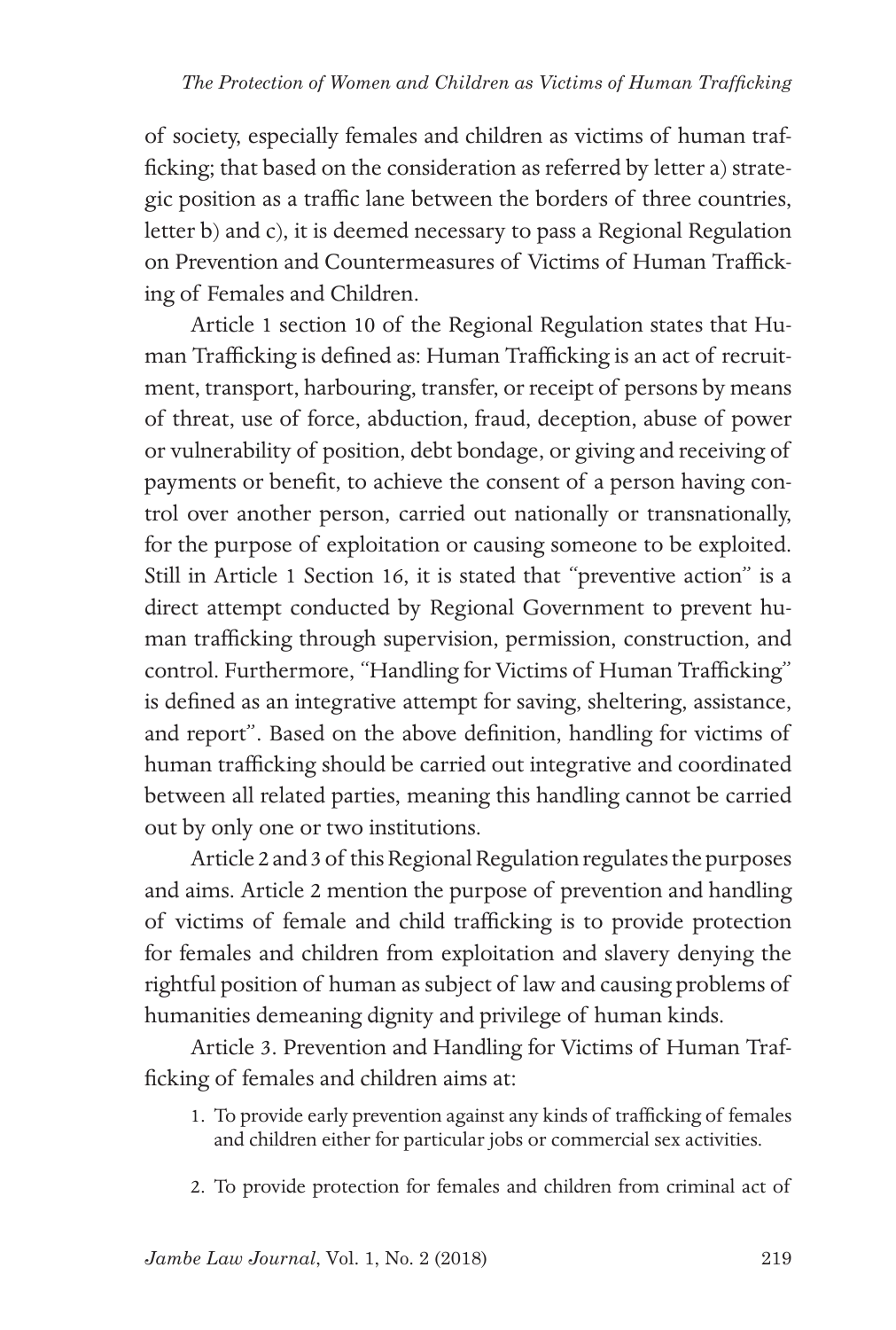human trafficking

- 3. Rescue and rehabilitate the victims of human trafficking of females and children
- 4. Pass a sanction to the actors and all parties supporting the human trafficking of females and children.
- 5. Provide sense of security for females and children as victims of human trafficking, and
- 6. To recover the physical, non-physical, and economy of females and children as victims of human trafficking, especially females and children

The authority of Regional Government is regulated in Article 7. In order to prevent and handle the victims of female and child trafficking, Regional Government is authorized to:

- 1. Carry out any effort to prevent the crime of human trafficking in all its forms;
- 2. Provide and carry out integrated services for the victims;
- 3. Ensure the actions of protection of victims by considering the rights of parents, guardian, spouses, or other people legally responsible for the victims;
- 4. Supervise management of services for victims with the standard of services involving the society; and
- 5. Open access of information for females and children as victims of human trafficking.

The authority of regional government is further elabourated in the subsequent articles. Article 13 regulates the acts of handling for victims of human trafficking, i.e.:

- (1) Handling for females and children as victims of human trafficking provided through:
	- 1. The pick up, sheltering, and assistance for victims of human trafficking based on victims' domicile
	- 2. Coordination with Local Government of Regency/City of the victim's residence for the process of returning of the victims to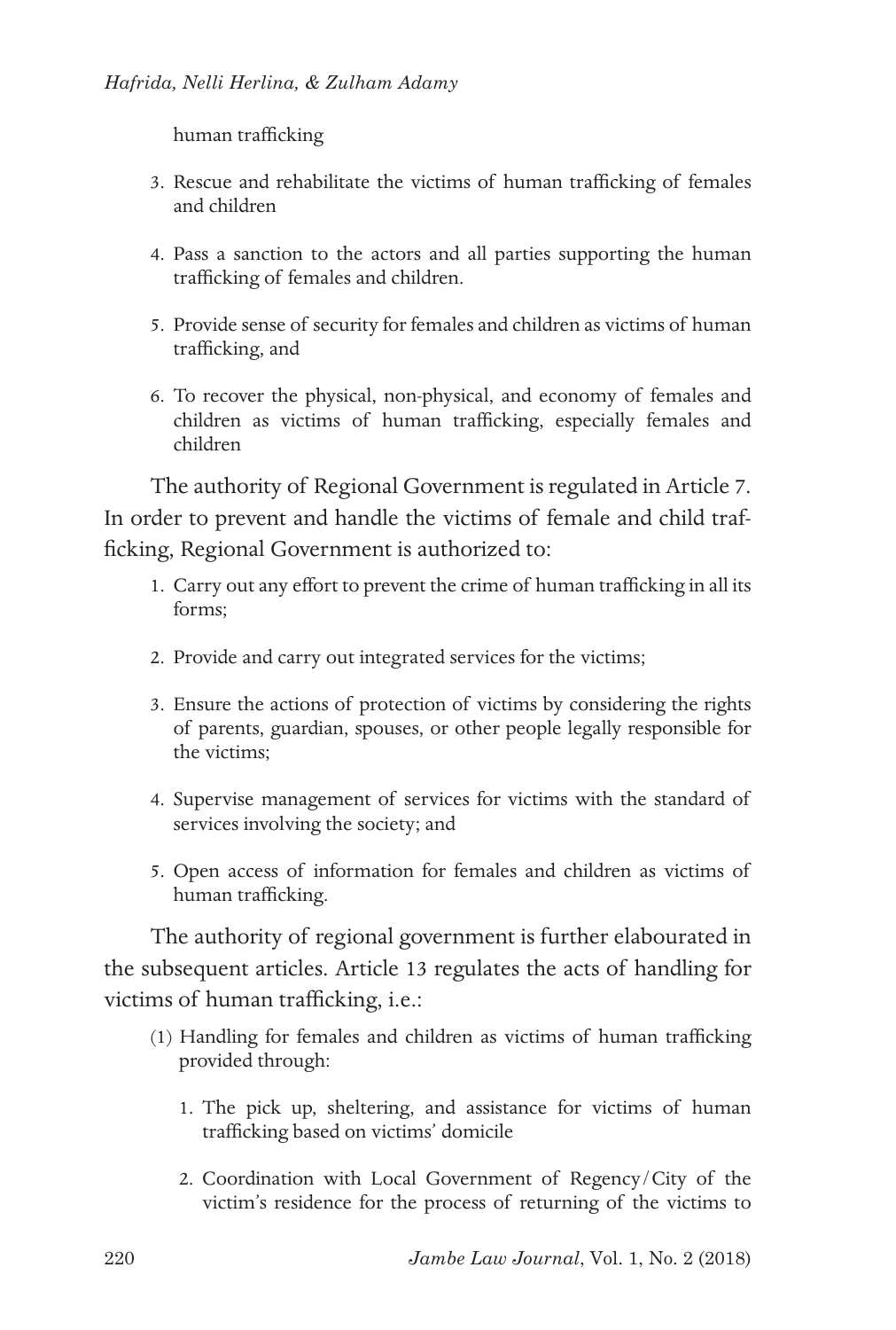their domicile

- 3. Reporting of a criminal act of human trafficking to the authorized law enforcers in accordance with laws and regulations; and
- 4. All females and children as victims of human trafficking should be provided with services including psychological and medical counselling, and legal assistance and provision of skills and education, and alternatives
- (2) In handling the victims, some principles should be followed:
	- a. Free of charge
	- b. Fast and accurate
	- c. Safe
	- d. Emphatic
	- e. Non-discriminative
	- f. Integrated
	- g. Non-judgement to the victims
- (3) In counter-measuring human trafficking especially on females and children happening overseas and/or domestically, cooperation between regions is established based on the laws and regulations.
- (4) Further regulation on guidelines of techniques in handling victims of human trafficking in females and children is regulated in Governor Regulation.

The provision of article 13 section (4) states further regulation on the guidelines of techniques in the handling of females and children as victims of human trafficking should be regulated by Governor Regulation, and the result of the research show that up to now the regulation is inexistent.

Furthermore, Article 16 of the Regional Regulation regulates the Regional Action Plan:

(1) Regional Government holds the authority in arranging regional action plan on prevention, handling, and rehabilitation of the victims human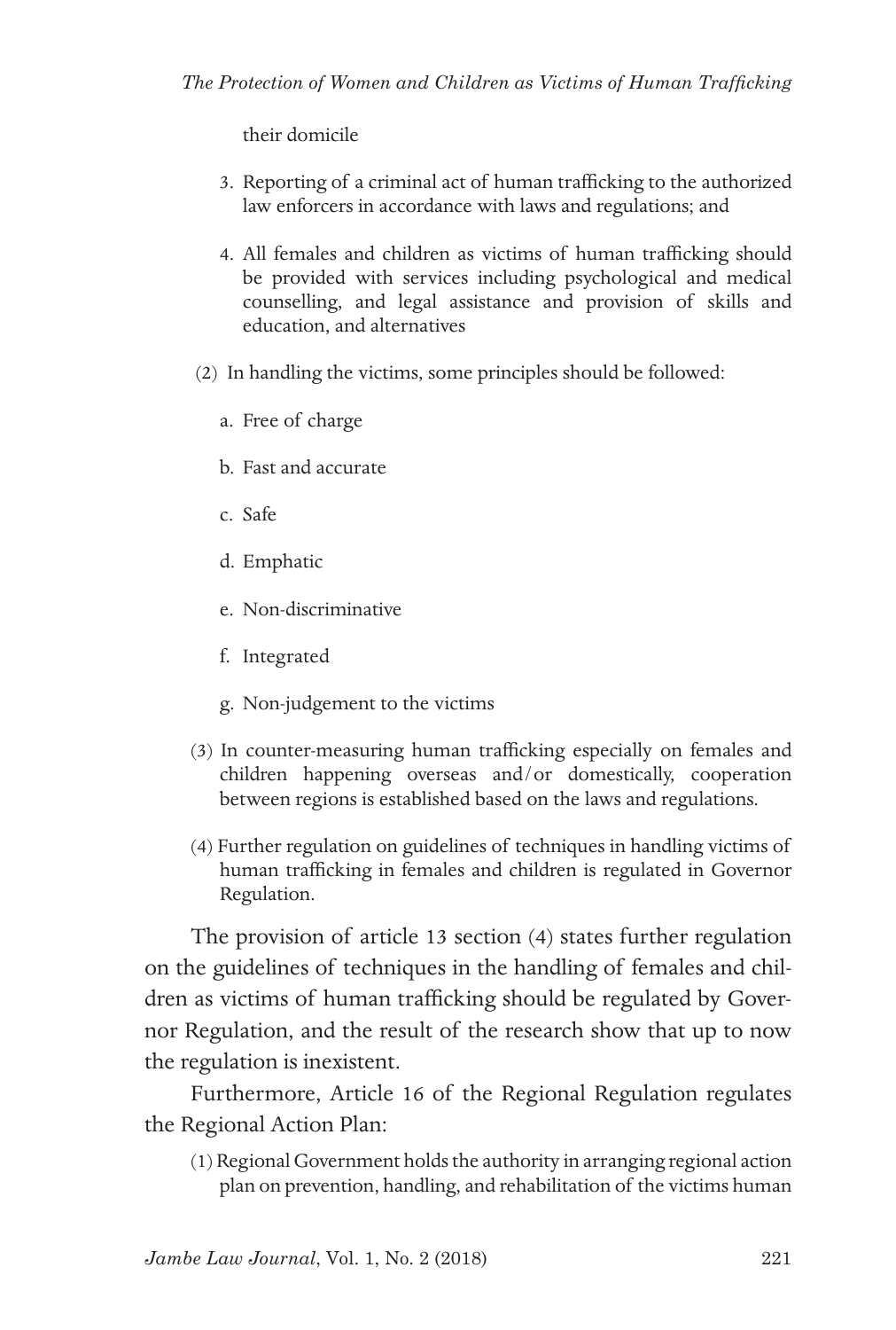trafficking.

- (2) Regional Action Plan as referred in section (1) comprises strategic plans including:
	- a. Establishing a strategic alliance with all institutions or related sectors, and with the stakeholders in order to build mutual commitment to use Regional Action Plan as a platform in policy making in the sector of economy, labour works, education, population, tourism and other related sectors;
	- b. Strengthening the coordination with the local government of Regency/City and other provinces in order to prevent, treat, rehabilitate females and children as victims of human trafficking in the region.
	- c. Doing some efforts in providing and expansion of financial resources to conduct Regional Action Plan in treating females and children as victims of human trafficking; and
	- d. Establishing strong cooperative networking with society, religious leaders, independent researchers, non-government organizations, universities, international institutions, in implementing programs of Regional Action Plans together.
- (3) Further regulation on Regional Action Plane as referred by Section (1) and (2) is regulated by Governor Regulation.

Governor regulation on the guidelines of Reginal Action Plan as regulated by Article 16 section (3) has been established until now.

Meanwhile, according the regulation of Indonesian Coordinating Minister for Human Development and Cultural Affairs Number 2 Year 2016 on National Action Plan on Suppression of Trafficking in Persons 2015-2019, it is stated that: "The content of RAN PTPPPO as referred by section (1) include action plans for suppression of trafficking in person categorized into the following program clusters as follows:

- a. Prevention and Child Participation, with Ministry of Cultural Issues as the institution in charge;
- b. Health Rehabilitation, with Ministry of Health as institution in charge;
- c. Social Rehabilitation, Return, and Social Reintegration, with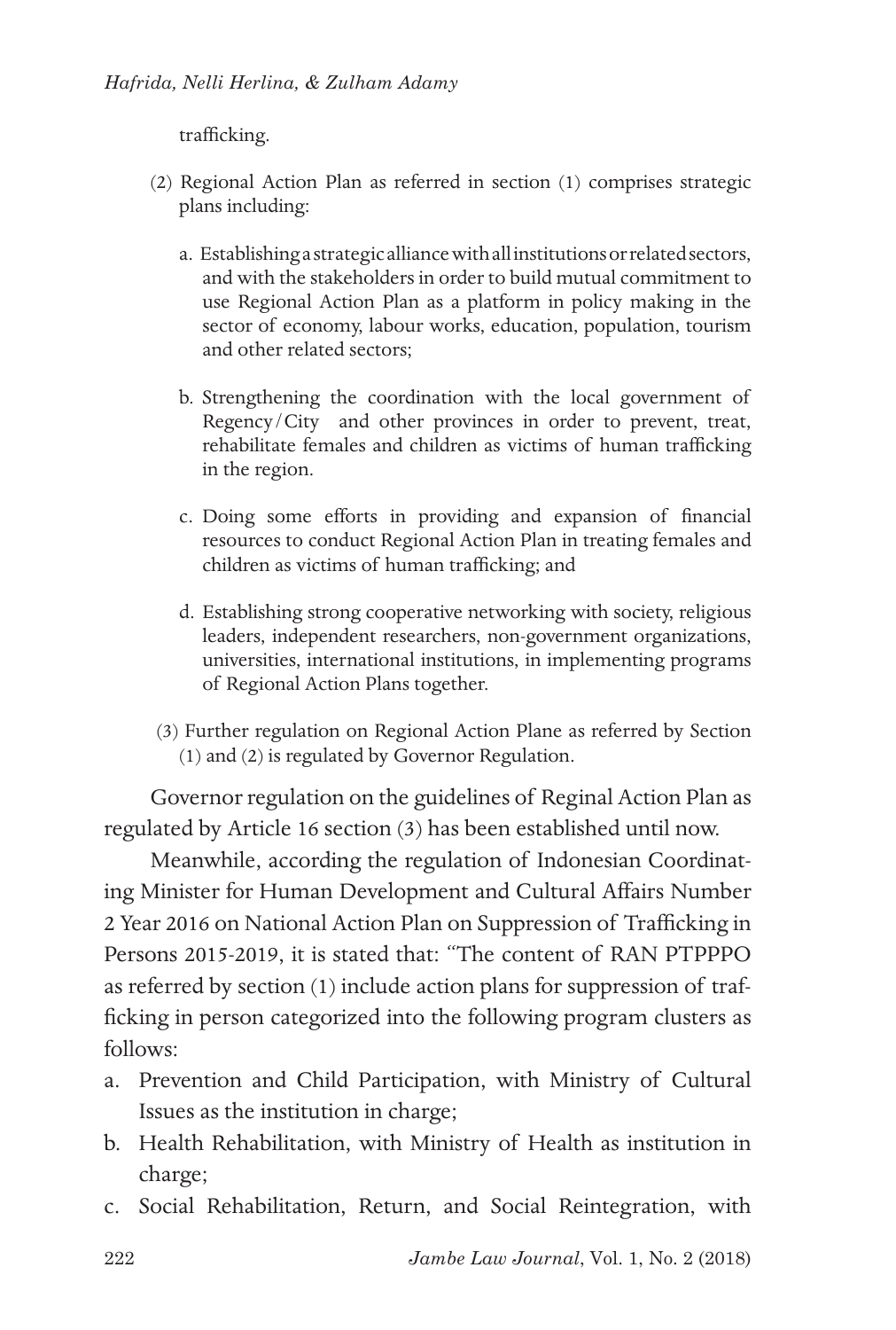Ministry of Social Affairs as institution in charge;

- d. Establishment of Legal Norms, with Ministry of Law and Human Rights as institution in charge;
- e. Law Enforcement, with Indonesian National Police (POLRI) as institution in charge;
- f. Coordination and Collaboration, with Ministry of Manpower as institution in charge.

This is in line with National Action Plan on Abolition of Human Trafficking of Females and Children (RAN P3A). The main aim of RAN-P3A is: "The abolition of all forms of human trafficking on females and children".

Meanwhile, the particular aims are:

- 1. Availability of legal norms and acts against the traffickers of females and children
- 2. Provision of rehabilitation and social reintegration for victims of human trafficking of females and children secured by laws.
- 3. Prevention of all forms of human trafficking of females and children in family and society.
- 4. Establishment of collaboration and coordination in the abolition of human trafficking of females and children between institutions in national and international levels.

Meanwhile targets of RAN-P3A are:

- 1. Ratification of convention against transnational organized crime and two protocols on trafficking in persons and children (The Optional Protocol to the Convention on the Rights of the Child (1989) on the Sale of Children, Child Prostitution and Child Pornography, and Protocol to Prevent, Suppress and Punish Trafficking in Persons Especially Women and Children).
- 2. Ratification of Law on Abolition of Human Trafficking of Females and Children, Law on Protection of Witness and Victims, Law on Abolition of Domestic Violence, Law on Protection for Migrant Workers and its Implementation Regulation.
- 3. Harmonization of international standards related to human trafficking into national laws by means of revision of Penal Code of Indonesia (KUHP), Indonesian Law of Criminal Procedures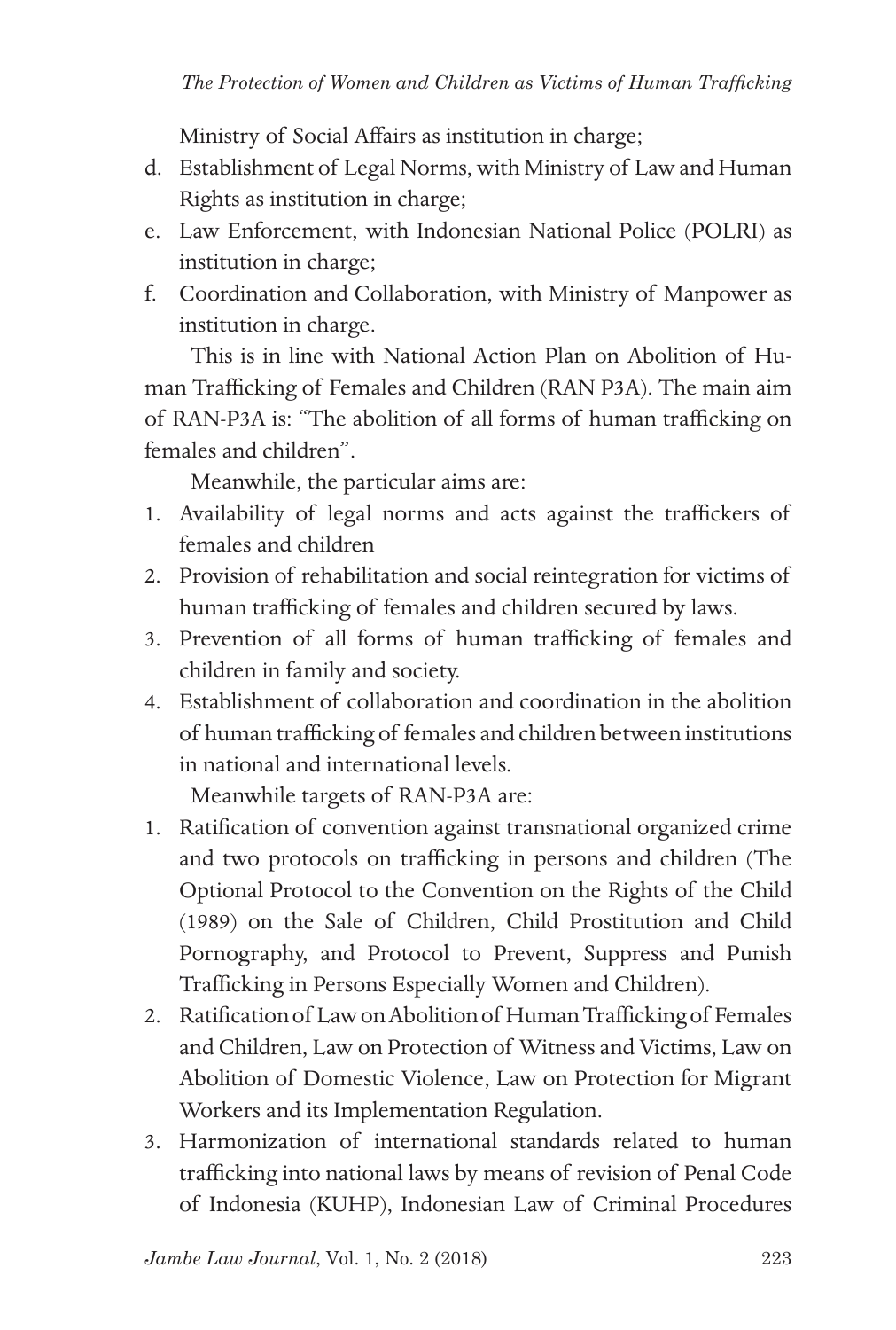(KUHAP), Law on Marriage, Law on Immigration, and Law on Human Rights Justice.

- 4. Mapping of problems, situations, and criminal cases of human trafficking of females and children.
- 5. Improvement of quantity and quality of Crisis Center for social rehabilitation and reintegration for victims of human trafficking on females and children, especially in high-risk areas.
- 6. Decrease in the number of human trafficking on females and children and increase in the number of cases processed by the court, minimum 10% per year.
- 7. Development of model/mechanism of protection for children and females in the process of recruitment, transport, and receipt, of labour forces, especially of migrant workers.
- 8. Allocation of the budget from national and regional government for social rehabilitation and reintegration for victims.
- 9. Assured access for families, especially for females and children to get education, training, raise in salary, and social services.
- 10. Establishment of networking in partnership, nationally, regionally, between regions, transnationally, and.

The research data show that regional regulation on prevention and handling for victims of trafficking in females and children has been passed in 2015; however, further regulation as a requirement of a regional regulation, in order to be applicative requires Governor Regulation which has not been formulated in Jambi up to now.

One of the causes of this condition is because ASEAN Convention against Trafficking in Persons (ACTIP) has not been ratified. By ratification of ACTIP it is expected that victims of human trafficking in ASEAN can be treated, particularly in Indonesia. In the future, we will have reference system in treating victims in various destination countries as a rehabilitative step by Indonesian Government.

## **D. Problems and Solutions in Treating Victims of Human Trafficking**

Considering that handling for victims of human trafficking cannot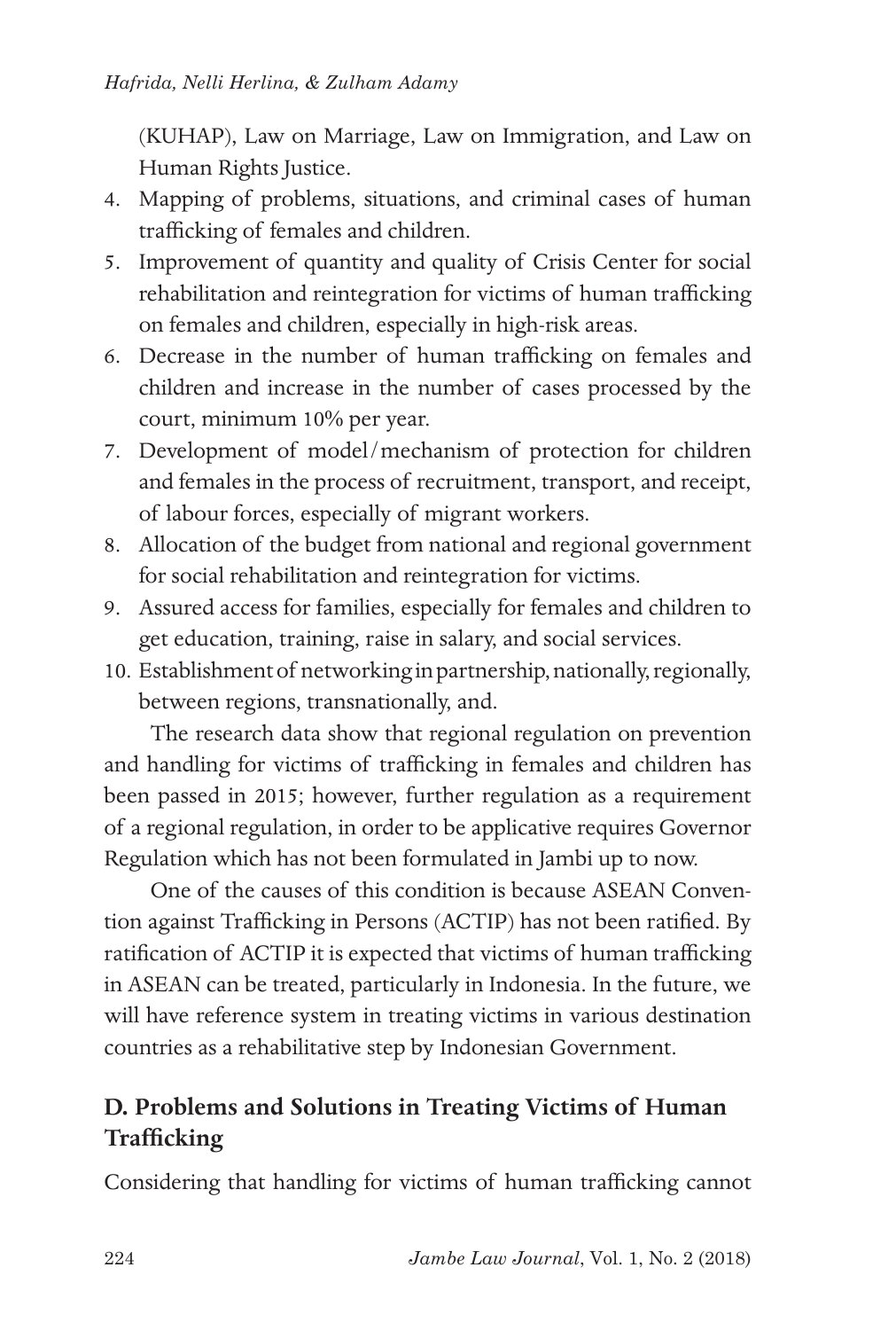be done by only one institution, but should be done integrative, this field research also investigate the problems in Jambi Regional Police, Legal Bureau of Jambi City, P2TP2A of Jambi Province and Dengan pertimbangan penanganan korban trafikking ini tidak dapat dilakukan oleh satu institusi saja tetapi harus dilakukan secara terpadu maka Penelitian lapangan dilakukan pada Kepolisian Daerah Jambi, Biro Hukum Kota Jambi, P2TP2A Provinsi Jambi dan Social Services of Jambi Province.

The research data from Jambi Regional Police (POLDA Jambi) showed that in 2016, there was one case of human trafficking with 2 (two) victims, and in 2017 there were 3 (three) cases with 9 (nine) victims of human trafficking. In the field research in POLDA Jambi, researchers conducted an interview at Unit of Female and Child Services, henceforth Unit of PPA. From the interview with Suhartono, the head of Unit of PPA, and Neda Suhendar, some information was found that function of POLDA is more focused on Law Enforcement. Trafficking occurring in Jambi was in form of trafficking in female teenagers to Batam or Singapore, where Jambi serves as a transit. The policy taken by POLDA Jambi for the victims of human trafficking is to bring them to Social Services which will then bring them to the appointed social homes, or if possible return them to their family of the victims.

One problem faced by Polda in treating victims of human trafficking is the lack of clear coordination among related institutions responsible for human trafficking Results of interviews at P2TP2A (Center of Integrated Services for Females and Children), done with Asi Nofrini, Case Manager of P2TP2A, states that P2TP2A is not an authorized institution in treating victims of trafficking, but P2TP2A focuses on victims of violence on females and children, because according to her characteristics of trafficking victims are different from victims of domestic violence. Understanding that P2TP2A only serves victims of domestic violence in not really correct.

If we carefully study the definition of victims of human trafficking according to Regulation of Ministry of Social Services Number 8 Year 2002, it is stated that trafficking victims suffer from violence,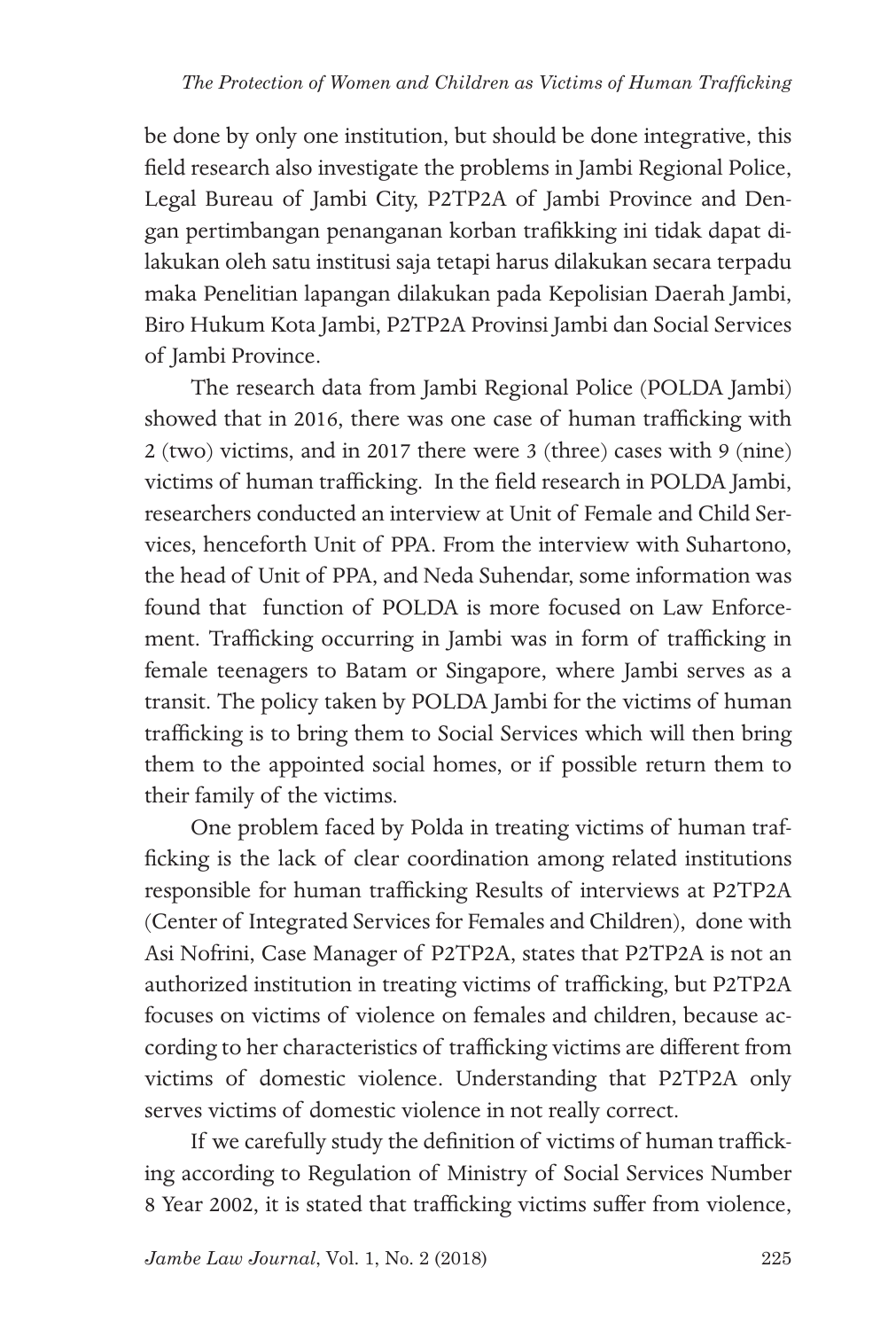sexual exploitation, social neglect, deportation, inability to adapt with new workplace (new country of workplace) causing disturbance of their social function. From the definition, victims of human trafficking should be considered as victims of violence making them a responsibility of P2TP2A to be active in handling trafficking victims in Jambi. Trafficking victims' protection actually involves the community more in doing recovery through community-based therapy, where community through task force is more involved in the recovery process of victims of crime including victims of trafficking in persons.<sup>14</sup>

From this field research, the researchers observed that the handling of victims of human trafficking in Jambi Province is still carried out partially and incomprehensively. Therefore, to solve this condition, it is deemed necessary to: expansion of access to services of socialization, advocating, technical supervision, and assistance in order to stop and prevent criminal acts of human trafficking early on.

Regional government of Jambi Province needs to establish a Task Force on Handling of Victims of Human Trafficking as soon as possible, according to Regulation of Indonesian State Minister for Woman Empowerment and Child Protection Number 10 Year 2012 on Guidelines in Formation and Empowerment of Task Force for Prevention and Handling of Criminal Acts of Human Trafficking, In Article 4, it is stated that the aim of preparation of Guidelines in Formation and Empowerment of Task Force for Prevention and Handling of Criminal Acts of Human Trafficking are:

- a. To provide a reference in formation and empowerment of Task Force for Prevention and Handling of Criminal Acts of Human Trafficking;
- b. To unify the perception and knowledge of all stakeholders in ministry/institution and regional government on mechanism of formation and empowerment of Task Force for Prevention and Handling of Criminal Acts of Human Trafficking

<sup>14</sup> Hafrida, Kebijakan Hukum Pidana terhadap Pengguna Narkotika, Padjadjaran Jurnal Ilmu Hukum Journal of Law, Volume 3 Nomor 1 Tahun 2016. Hal. 185-186.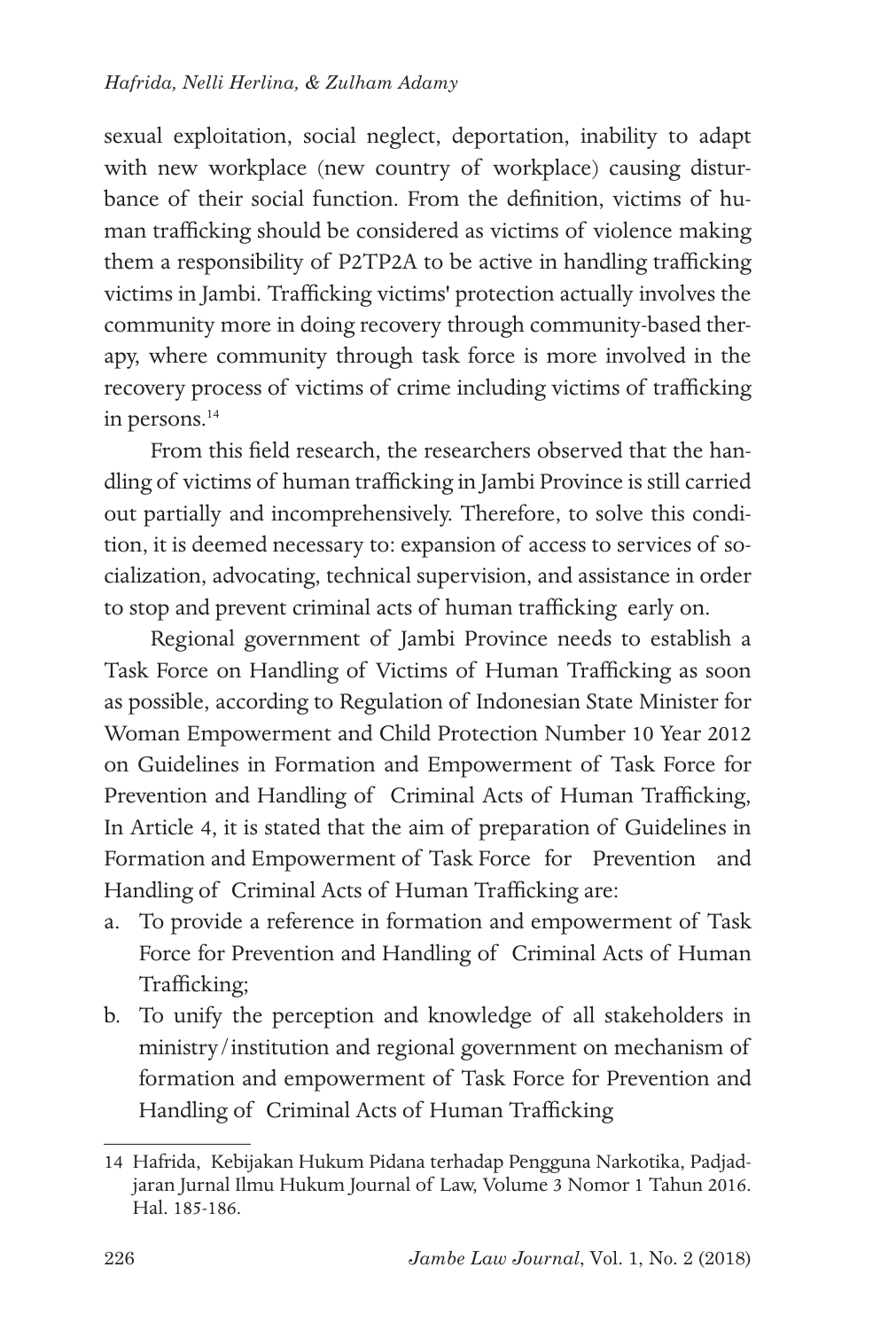c. To increase the number and to empower Task Force for Prevention and Handling of Criminal Acts of Human Trafficking

This is in line with Indonesian Presidential Regulation Number 69 Number 2008 on Task Force for Prevention and Handling of Criminal Acts of Human Trafficking. , in Article 1 points (2) and (3) stating the definition: point (2) state the Provincial Task Force for Prevention and Handling of Criminal Acts of Human Trafficking, henceforth called Provincial Task Force is a coordinating body responsible for coordinating all efforts to prevent and handle criminal acts of human trafficking at provincial level. Point (3). Task Force for Prevention and Handling of Criminal Acts of Human Trafficking in City/Regency, henceforth called City/Regency Task Force is a coordinating body responsible for coordinating all efforts to prevent and handle criminal acts of human trafficking at city/regency level.

Article 12 (1) At Provincial level, a Provincial Task Force is established in compliance with laws and regulations. (2) Provincial Task Force works under and reports to the Governor. Article 13 (1) At city/regency level, a City/Regency Task Force is established in compliance with laws and regulation. (2) City/Regency Task Force works under and reports to Mayor/Regent.

Based on the laws and regulations elaborated above and empirical condition of the handling of human trafficking victims in Jambi Province which is not well-coordinated yet and is still done partially by each institution, Jambi Province government is deemed necessary to initiate the formation of Task Force for Prevention and Handling of Criminal Acts of Human Trafficking at Provincial and City/Regency levels.

## **E. Closing**

Results of the research shows that the policy of regional government of Jambi Province on prevention and handling of victims of human trafficking has been done by issuing Regional Regulation of Jambi Province Number 2 Year 2015 on Prevention and Handling of Human Trafficking in Females and Children. However, in order to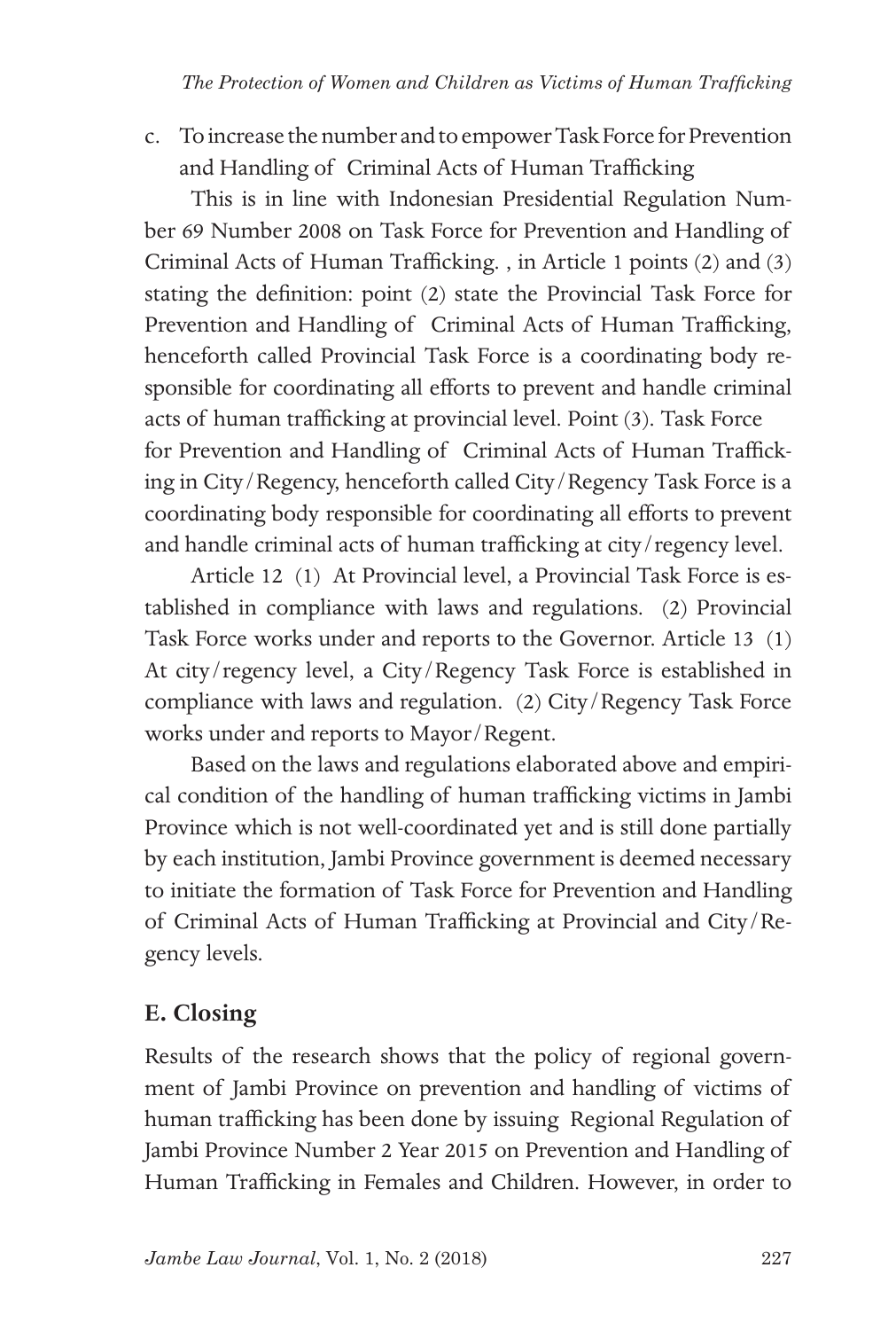be applicative this regulation requires several Governor Regulation, which is currently unavailable. Therefore the Regional Regulation of Jambi Province Number 2 Year 2015 on Prevention and Handling of Human Trafficking in Females and Children has not been conducted well.

Empirically the handling of Trafficking victims in Jambi is still conducted partially by each related institution. POLDA Jambi stated that they were only responsible for the law enforcement action against criminal acts of human trafficking. Authority for protection should be done by other relation institutions such as Social Services and P2TP2A. Meanwhile, P2TP2A Jambi stated that the handling of victims still cannot be done because the characteristics of human trafficking victims are different from the characteristics of victims of domestic violence, and therefore handling of victims of human trafficking in females and children is beyond their range of authority.

The handling of the victims of human trafficking is still conducted partially and separately by each institution because Task Force for Prevention and Handling of Criminal Acts of Human Trafficking at provincial and city/regency level has not been formed

In order for Regional Regulation of Jambi Province Number 2 Year 2015 on Prevention and Handling of Human Trafficking in Females and Children to be applicable, a Governor Regulation in compliance with the Regional regulation needs to be formulated soon.

To improve the coordination among related institution and to enable us to understand the condition of the victims comprehensively , Task Force for Prevention and Handling of Criminal Acts of Human Trafficking at provincial and city/regency level needs to be formed.

## **Bibliography**

- Ahmad Sofian, *Perlindungan Anak di Indonesia dan Solusinya,* Kompas, 29-04-2010.
- Barda Nawawi, Perlindungan hukum Terhadap anak Dalam Proses Peradilan, Makalah, 1992.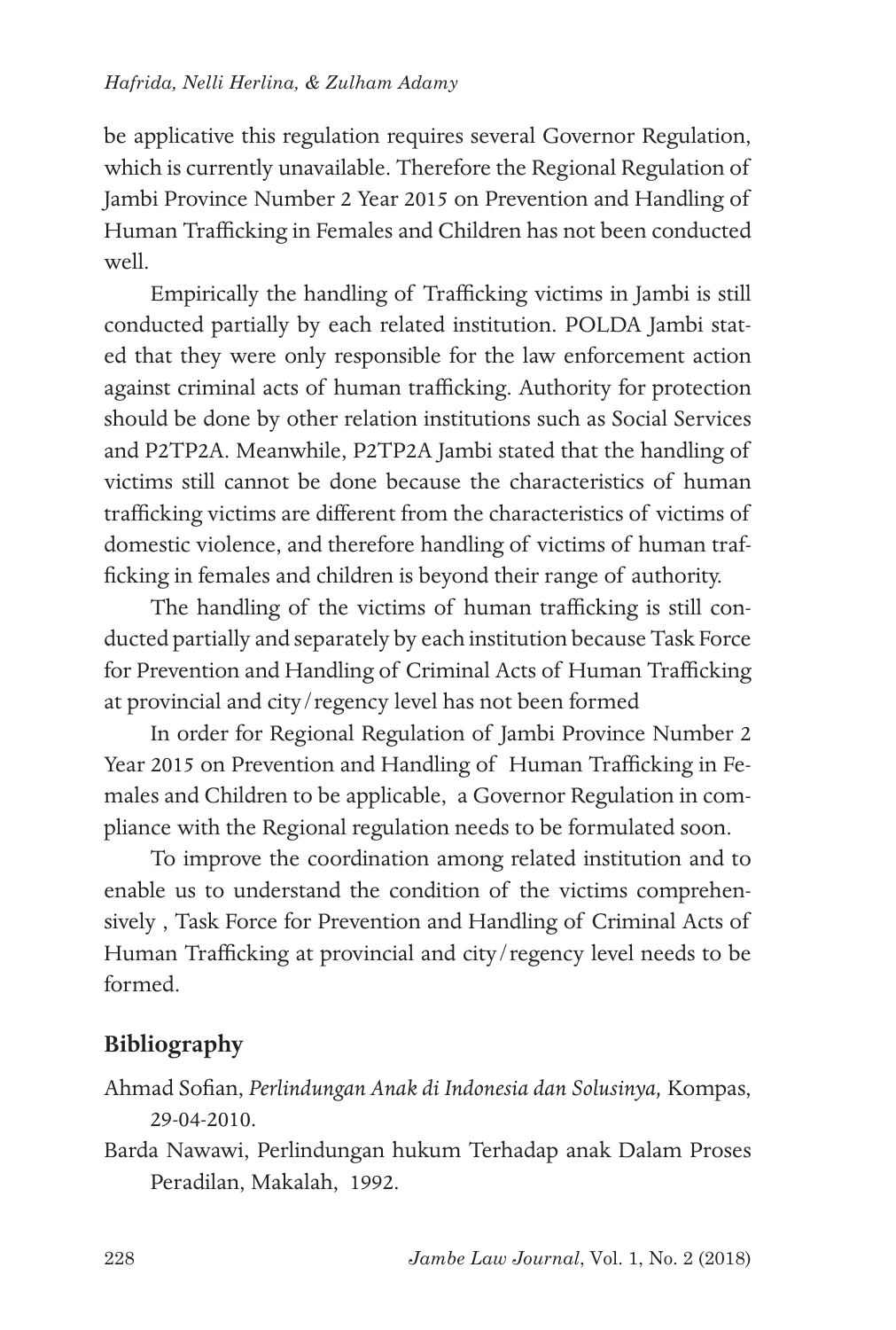- Dorothy Law Nolte, *Children Learn What They Live*, Poem, http:// www.empowermenstressource.com
- Hafrida, Kebijakan Hukum Pidana terhadap Pengguna Narkotika, Padjadjaran Jurnal Ilmu Hukum Journal of Law, Volume 3 Nomor 1 Tahun 2016.
- Haryanto, *Implementasi Keputusan Bersama tentang Penanganan ABH,* Makalah pada Sosialisasi Pelaksanaan Keputusan Bersama tentang Penanganan Anak yang Berhadapan dengan Hukum (ABH) di Provinsi Jambi, tanggl 19 Nopember 2010 Novita Hotel Jambi, Kantor Pemberdayaan Perempuan dan Perlindungan Anak Provinsi Jambi, p. 1.

Jurnal Kriminologi Indonesia Vol. 4 No. I September 2005

- Katarina Tomasevski. 2003. *Education Denied*, Zed Boooks, London. P. 45.
- Laporan Departemen Luar Negeri AS mengenai Perdagangan Manusia tahun 2012, dikutip oleh Elsa R.M Toule dan Sherly Adam dalam "Tindak Pidana Perdagangan Orang di Indonesia Sebuah Catatan Kritis
- Muladi, *Perlindungan Korban dalam Sistem Peradilan Pidana*, Sebagaimana dimuat dalam *kumpulan Karangan Hak Asasi Manusia, Politik dan Sistem Peradilan Pidana*, (Semarang: Badan Penerbit Universitas Diponogoro, 1997
- UN Protocol for Prevention, Suppression, and Punishment against Trafficking in Persons especially Female and Children, signed on December 2000 in Palermo, Sicily.
- Riszka Ari Satriani Studi Tentang Perdagangan Manusia (Human Trafficking) Pada Remaja Putri Jenjang Sekolah Menengah Di Kota Surabaya Study Of Human Trafficking In Adolescent Girl Secondary School Level At Surabaya Bimbingan dan Konseling, Fakultas Ilmu Pendidikan, Universitas negeri Surabaya, Jurnal BK Unesa. Volume 04 Number 1, 2013. 67-78)
- Soedarto, Hukum dan Hukum Pidana. 4<sup>th</sup> ed., Alumni, Bandung, 1986.
- Terry Irenewaty, Nur Hidayah, Taat Wulandari. Analisis Gender Atas Kerentanan Perempuan Dan Anak Terhadap Praktek Traffick-

*Jambe Law Journal*, Vol. 1, No. 2 (2018)